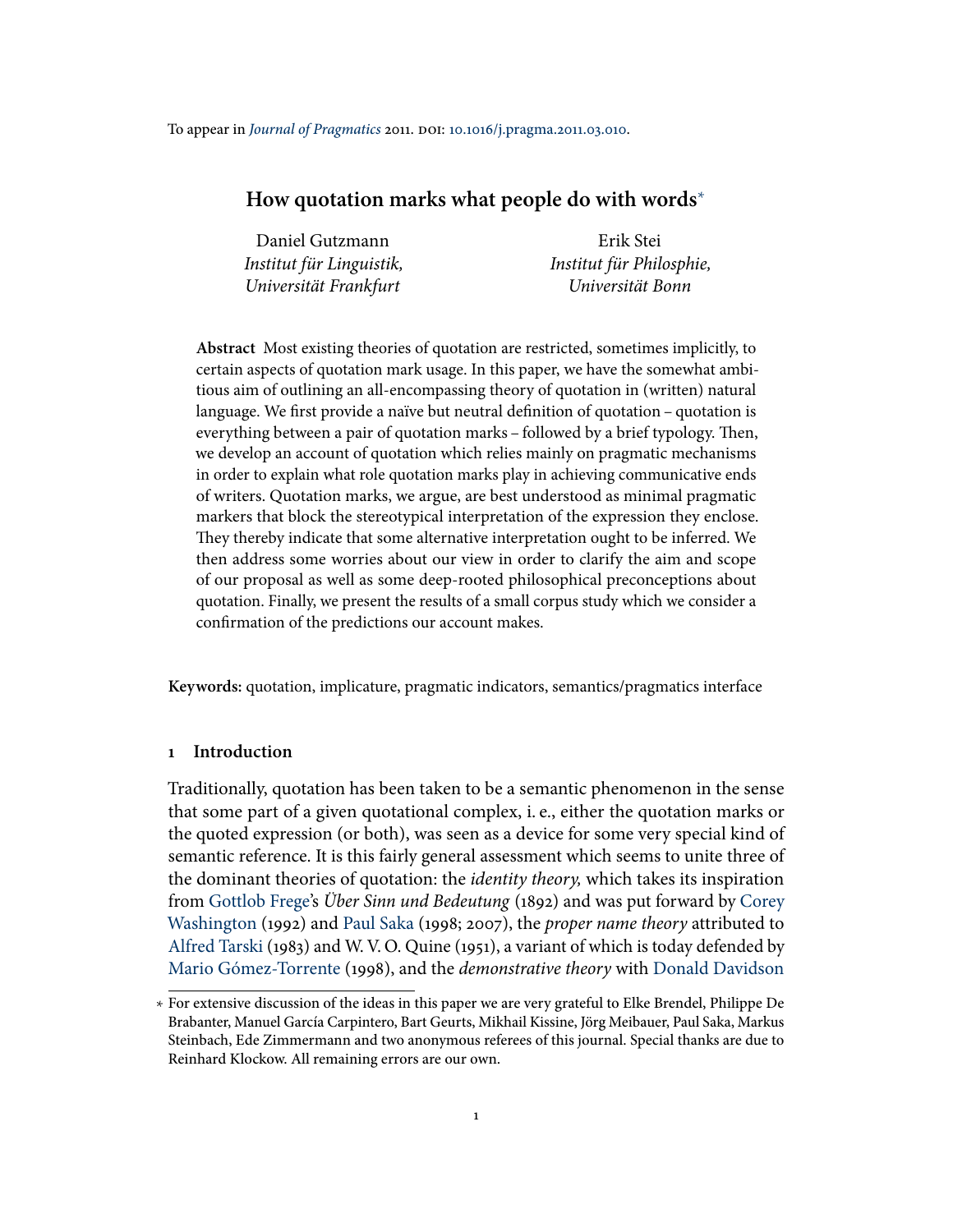(1984), Cappelen & Lepore [\(1997\)](#page-22-0), and [Manuel García Carpintero](#page-23-3) (2004) as its main proponents. It has only been recently noticed (Recanati [2001,](#page-24-3) [2009,](#page-24-4) or, less well known, Klockow [1980\)](#page-23-4) that pragmatics deserves serious attention as potentially providing answers to some besetting problems of quotation.

In this paper we intend to contribute to the development of a pragmatic theory of quotation. We differ from François Recanati in not being willing to posit different kinds of quotation (such as his closed quotation and open quotation) and we depart from Reinhard Klockow in not restricting our proposal to what he called modalizing quotes<sup>[1](#page-1-0)</sup> which, in today's terminology – with some deviations – are known as *scare* quotes. Rather, we pursue the admittedly ambitious aim of developing an account that enables us to explain all varieties of quotation sketched in [\(1\)](#page-1-1) by means of one unified analysis:<sup>[2](#page-1-2)</sup>

- <span id="page-1-6"></span><span id="page-1-5"></span><span id="page-1-4"></span><span id="page-1-1"></span>(1) a. "Boston" is disyllabic. pure quotation (pq)
	- b. "We may need it for taxes since we have no idea what we're looking at next year," Ms. Felder said. direct quotation  $(pq)$
	- c. Harvey said an inquiry would not be ruled out, "should serious and systemic issues" emerge as a result of the MoD's own investigations. mixed quotation (mq)
	- d. The "debate" resulted in three cracked heads and two broken noses. scare quotes (sq)
	- e. We sell "fresh" pastry. emphatic quotes  $(EO)^3$  $(EO)^3$

<span id="page-1-8"></span><span id="page-1-7"></span>Let us consider an ordinary English speaker and her interpretations of these examples. What influence does each quotation in  $(1)$  have on the meaning of the sentence in which it occurs? Here are some intuitive answers: In  $(1a)$ , the QM signal that the quoted word is mentioned rather than used. In [\(1b\)](#page-1-5) and [\(1c\),](#page-1-6) they suggest that the quoted words were uttered by some person other than the writer. More specifically by Ms. Felder and Mr. Harvey, respectively. The reader of [\(1d\)](#page-1-7) would infer that the

<span id="page-1-0"></span><sup>1</sup> Our translation of modalisierende Anführungszeichen.

<span id="page-1-2"></span><sup>2</sup> [\(1a\)–](#page-1-4)[\(1e\)](#page-1-8) are all real-life examples: [\(1a\)](#page-1-4) is taken from Quine [1951:](#page-24-5) 23, [\(1b\)](#page-1-5) appeared on the website of e New York Times on 5th November 2010 [http://www.nytimes.com/2010/11/06/business/economy/](http://www.nytimes.com/2010/11/06/business/economy/06jobs.html?pagewanted=2&_r=1&hp) [06jobs.html?pagewanted=2&\\_r=1&hp,](http://www.nytimes.com/2010/11/06/business/economy/06jobs.html?pagewanted=2&_r=1&hp) [\(1c\)](#page-1-6) was found on the website of The Guardian on the same day [http://www.guardian.co.uk/uk/2010/nov/05/interrogation-techniques-iraq-inmates.](http://www.guardian.co.uk/uk/2010/nov/05/interrogation-techniques-iraq-inmates) [\(1d\)](#page-1-7) is from Predelli (2003: 3) who found it in the Chicago Manual of Style, [\(1e\)](#page-1-8) is a loose translation of German Hier wird "frisch" gebacken, taken from our small corpus of collected real-life examples. In the remaining paper, we will sometimes use constructed examples in order to keep things simple.

<span id="page-1-3"></span><sup>3</sup> This type of quotation is often labelled "greengrocer's quotes" (cf., e.g., Abbott [2005\)](#page-22-1), but we would like to propose a more functional and less elitist term.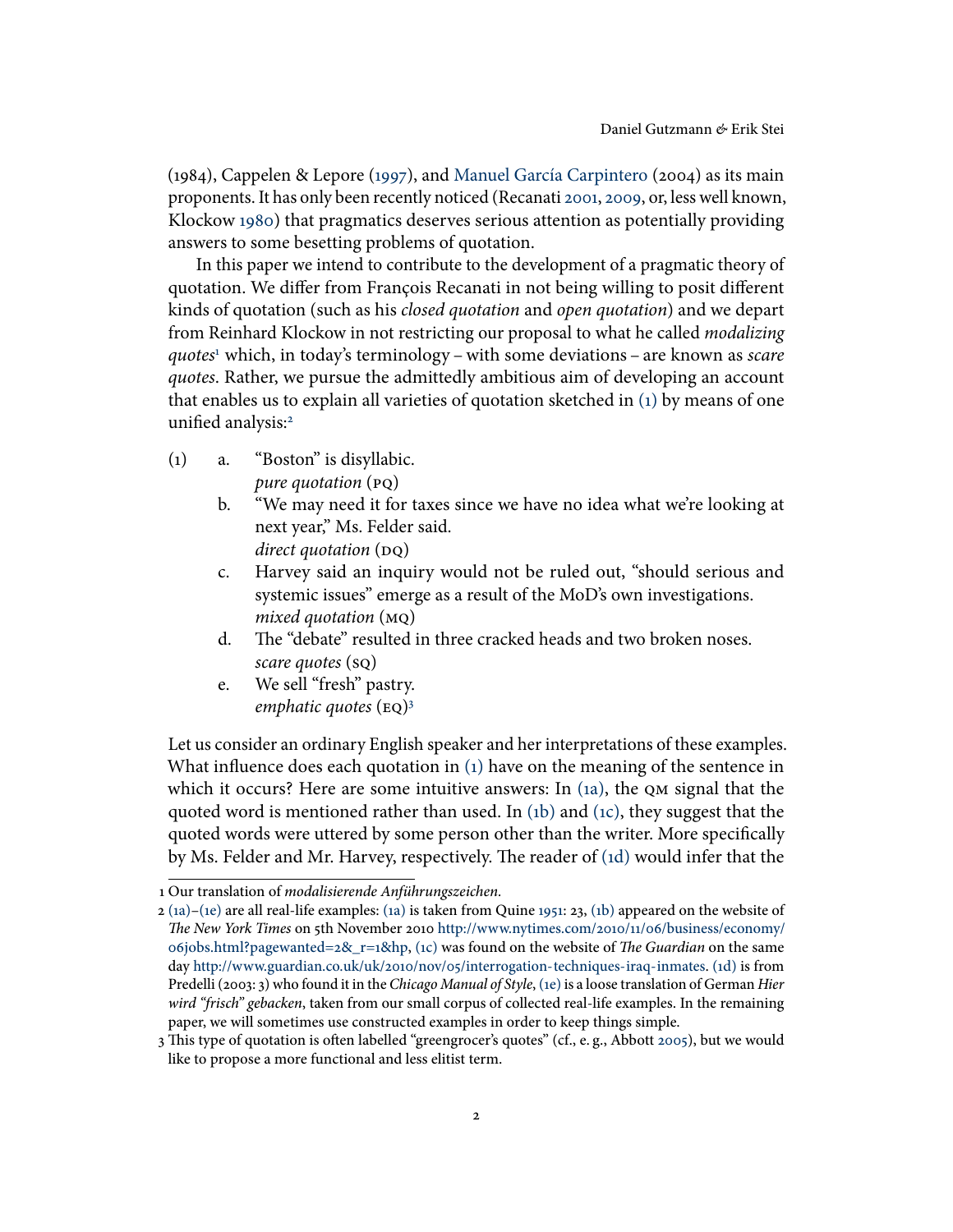alleged discussion was not a discussion at all, but a rather serious brawl. The type of quotation represented in [\(1e\)](#page-1-8) seems to put emphasis on the fact that the pastry is fresh.

Note, however, that these "intuitive" interpretations are less obvious than they might seem. In fact, as we will argue, the correct interpretation of a sentence containing quotation marks is highly context-dependent, and it might well be that the same quotational sentence can be interpreted as containing different varieties of quotation, depending on the context of utterance in question. It should also be noted that the distinction between these varieties of quotation might not be as clear-cut as it is presented here. For instance, a mixed quotation may be used to distance oneself from the quoted words or to emphasize their standard meaning, yielding an overlap between mixed quotation and scare quotes or emphatic quotes, respectively. However, if it is correct that quotation is essentially a pragmatic phenomenon then this is just what is to be expected. In order to keep things simple for the rest of this paper, we will use the labels introduced above to indicate that a specific reading of the quotation is to be considered.[4](#page-2-0)

A high degree of context-dependency does not imply that there is nothing systematic about quotation. Consider [\(1a\)](#page-1-4)[–\(1e\):](#page-1-8) in each case we have (at least) a pair of quotation marks enclosing some material.<sup>[5](#page-2-1)</sup> We analyze quotation by focusing on the role of quotation marks. Our proposal is, in rough outline, as follows: QM contribute the same meaning every time they are used. This "meaning", however, is not semantic meaning but rather a kind of procedural meaning (cf. e.g. Bezuidenhout [2004\)](#page-22-2). Qm systematically *indicate* the need for further *pragmatic* inferences. In contrast to expressions which are usually said to have procedural meaning, the meaning of qm is minimal: All they do is block the stereotypical interpretation of an expression, and thereby indicate that some alternative meaning ought to be inferred. We call these kinds of expressions minimal pragmatic indicators (MPI). We take their blocking effect to be analogous to Horn's *division of pragmatic labour* (see  $\S$   $\S$   $\geq$   $\&$   $\S$   $\geq$ .1 for details).

Evidently, by including each of the five varieties in  $(1)$ , we assume a somewhat naïve conception of what quotation is, namely everything between a pair of quotation marks. Some theorists might object that examples like [\(1e\)](#page-1-8) are not an instance of quotation at all, but merely a misuse of qm. [6](#page-2-2) Others might hold that scare quotes as seen in [\(1d\)](#page-1-7) are only incidentally connected with quotation because of superficially

<span id="page-2-0"></span><sup>4</sup> We will not always explicitly describe a specific context yielding that reading. Please consider this only a matter of economy in description.

<span id="page-2-1"></span><sup>5</sup> We are deliberately vague on the question of how (or whether) material is to be restricted. In some cases, it seems perfectly alright to quote even non-linguistic entities or nonsense. Usually, however, material is to be understood as linguistic expression(s).

<span id="page-2-2"></span><sup>6</sup> This is a very common objection. However, Reinhard Klockow (p.c.) pointed out that, historically, the first role of QM was that of an emphasis marker. We should point out, though, that he does not accept our claim but rather leans towards the misuse thesis with respect to EQ.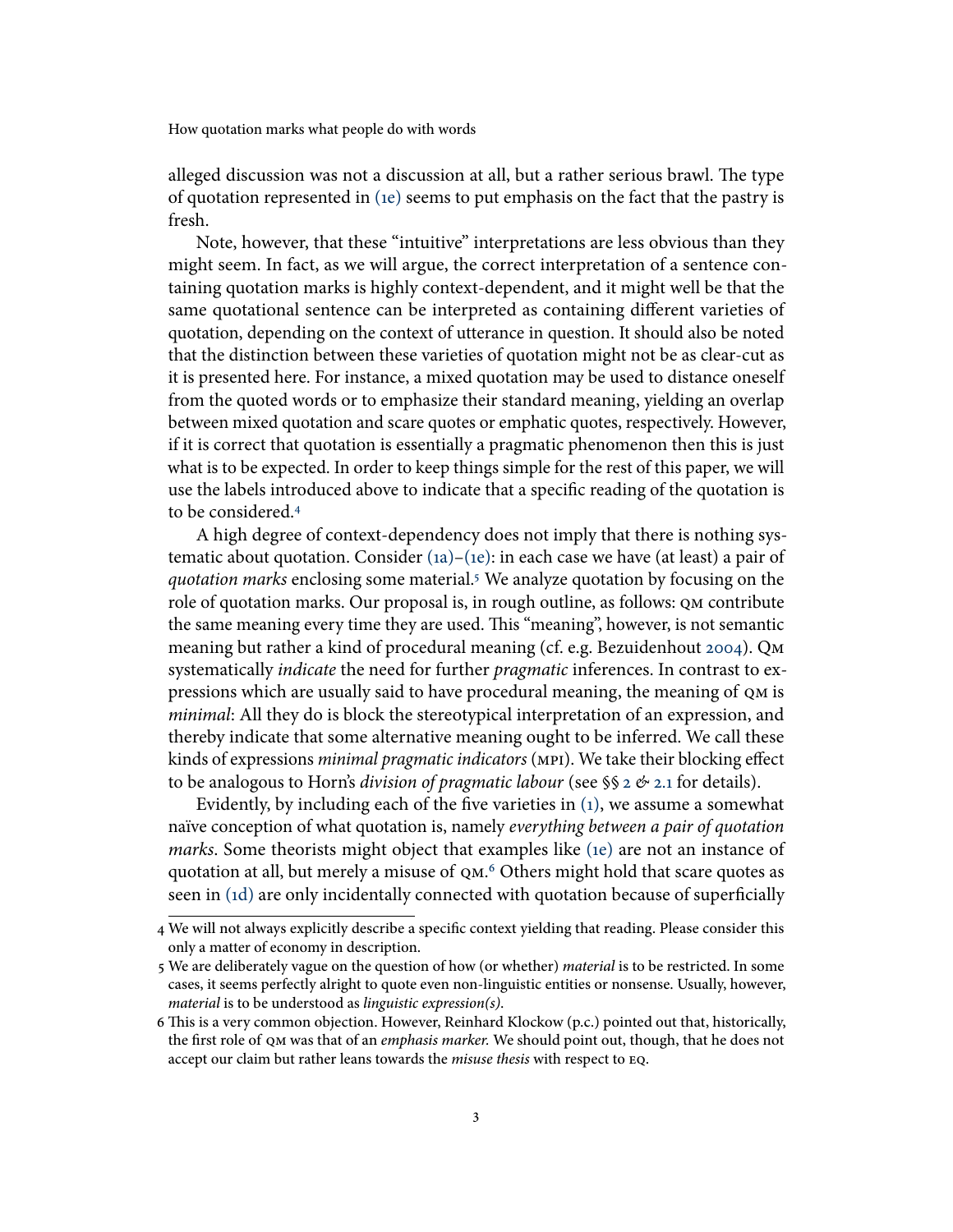similar graphic devices, and in fact are a different phenomenon, i.e., that  $QM$  are homonymous.

In contrast, we think that there are no *a priori* reasons to exclude these instances of quotation mark usage from the phenomenon of quotation. The first objection, i. e., the claim of misuse concerning one or another kind of quotation, seems to be theoretically biased (and maybe even circular) because it implies that one already knows what quotation is. Moreover, empirical data does not support this preconception: Quotations similar to each of the examples given in [\(1\)](#page-1-1) can be found on a daily basis in newspapers, magazines, emails, websites, etc. $7$  The second objection concerning homonomy seems to be harder to reject. In contrast to misuse (which is a prescriptive concept anyway) homonomy is a widespread phenomenon in natural languages. However, some arguments, both empirical and conceptual, can be made in order to reject this objection as well. The empirical support for rejecting homonomy includes the following observations:[8](#page-3-1)

- (2) a. If qm were homonymous, they would happen to be similarly ambiguous in almost every language, which is highly improbable.
	- b. There are no schmotation marks that mean that the schmoted expression is interpreted as it usually is.
	- c. qm are not ambiguous between one of the readings in [\(1\)](#page-1-1) and other punctuational functions like, say, commas or brackets.
	- d. The same allegedly ambiguous effects sometimes arise when italics or other typographical means are used instead qm.

From a conceptual perspective, the postulation of ambiguity is costly and should therefore be avoided, at least if one follows Grice's Modified Ockham's Razor, according to which senses are not to be multiplied beyond necessity (cf. Grice [1989a:](#page-23-5) 47).

For these reasons, a theory that explains the whole range of quotational constructions without postulating ambiguity ought to be preferred over accounts that either multiply senses or exclude certain varieties of quotation without further explanation. For the same reasons, we take both the homonomy and the misuse theses to be premature. Furthermore, although they are often held to be true, there does not seem to be any explicit argument in favor of these theses, which would be required to distinguish them from mere bias. Finally, the motivation for postulating ambiguity or misuse would collapse, if it were possible to formulate a theory that explains all varieties of quotation sketched in [\(1\).](#page-1-1) As pointed out already, it is just such a theory we propose in this paper.

<span id="page-3-0"></span><sup>7</sup> Anyone postulating misuse should, at least, explain not only why qm are misused in the same way across languages, but also  $why$  they are misused in this way in the first place.

<span id="page-3-1"></span><sup>8</sup> These arguments are directly inspired by Horn's arguments against a lexical ambiguity of and (Horn [2005:](#page-23-6) 19).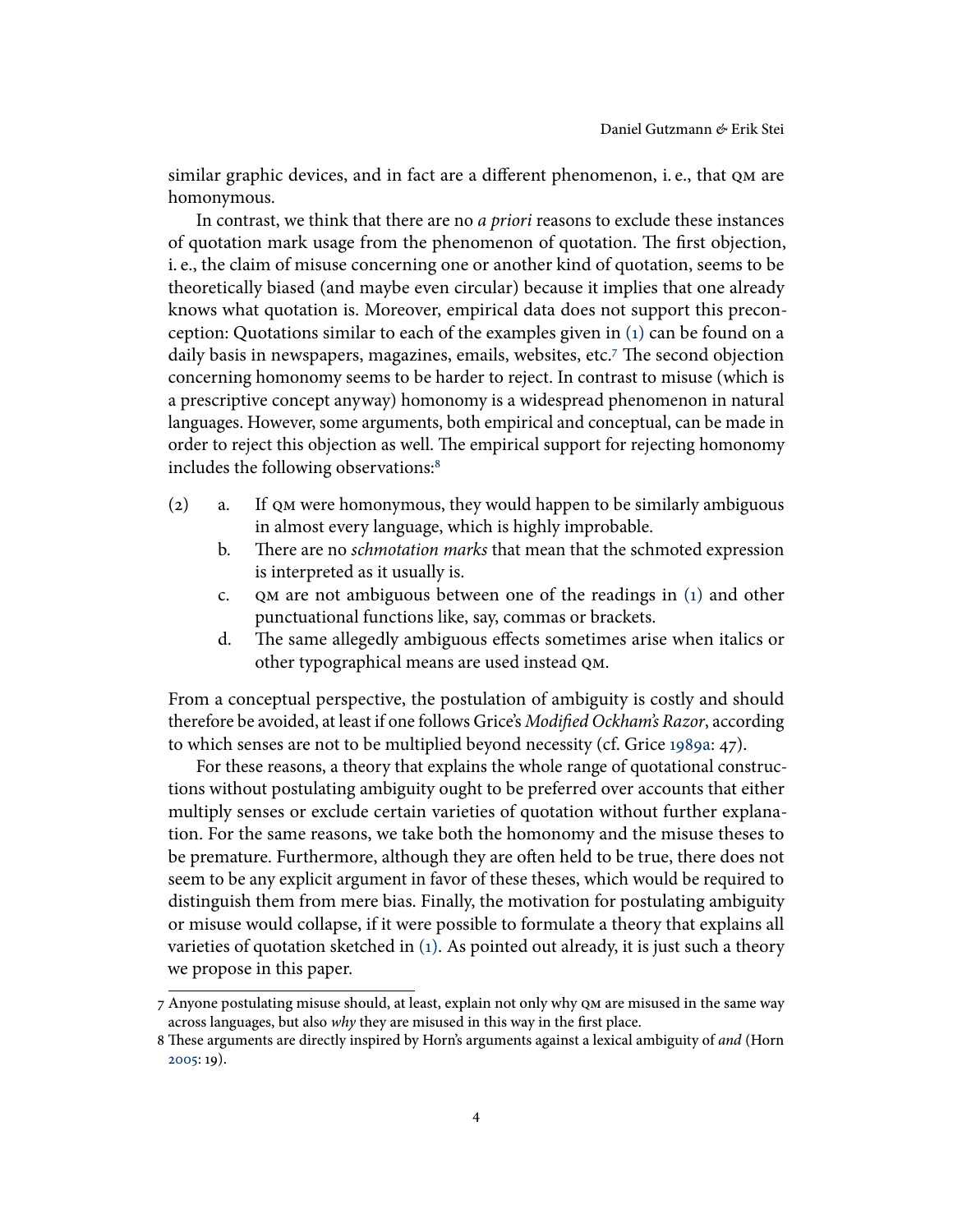By treating everything between quotation marks as quotation we take the phenomenon at face value. This may raise the worry that we analyze quotation as a phenomenon of written language exclusively. After all, there are no quotation marks in spoken language.[9](#page-4-1) We do not want to claim, however, that there is no quotation in spoken language. Compared to written language, spoken language might even provide more means to *mark* an expression in order to achieve the same effects as quotation. Since it is this marking effect that is essential to the MPI-account, we could easily extend our approach to spoken language.

This is, in fact, an advantage over other accounts that assign conventional meaning to  $OM^{10}$  $OM^{10}$  $OM^{10}$  If Kasimir [\(2008\)](#page-23-7) is correct and there are no conventional phonological correlates of qm in spoken language, then no approach that assumes a conventional contribution of QM can be transferred to spoken language without modification. However, in order to focus on the current debate on the semantics and pragmatics of quotation which almost exclusively deals with written discourse (cf., e.g., the contributions in Brendel & Meibauer & Steinbach [2011;](#page-22-3) De Brabanter [2005\)](#page-23-8), we will consider only written instances of quotation.

# <span id="page-4-0"></span>**2 Minimal Pragmatic Indicators**

The core idea of the proposed pragmatic account of quotation is to view quotation marks as minimal pragmatic indicators. Here is a rough definition:

mpi Minimal pragmatic indicator

Consider expressions or elements as minimal pragmatic indicators iff:

- $(M)$  *minimal*: They do not have a proper semantic meaning.
- $(i)$  *indicators*: They indicate something regarding the utterance or the context of utterance,
- (p) pragmatic: Which has to be worked out by means of further pragmatic inferences.

We defend the view that quotation marks fulfill these conditions. We argue for the minimality claim elsewhere (Gutzmann & Stei [2011\)](#page-23-9). In this paper, we want to outline how pragmatic indication by means of QM ought to be understood.

Although pragmatic indicators are not a device explicitly considered by Grice, we hope to plausibly demonstrate that it is in accordance with a Gricean theory of speaker meaning. It allows parallels to be drawn between the application of QM and the use of intonation in spoken language, which in many cases serves the same marking

<span id="page-4-1"></span><sup>9</sup> Thanks to an anonymous referee of this journal for pressing this point.

<span id="page-4-2"></span><sup>10</sup> is also holds for Recanati's (2001) pragmatic approach, since he assumes that qm conventionally indicate a demonstration.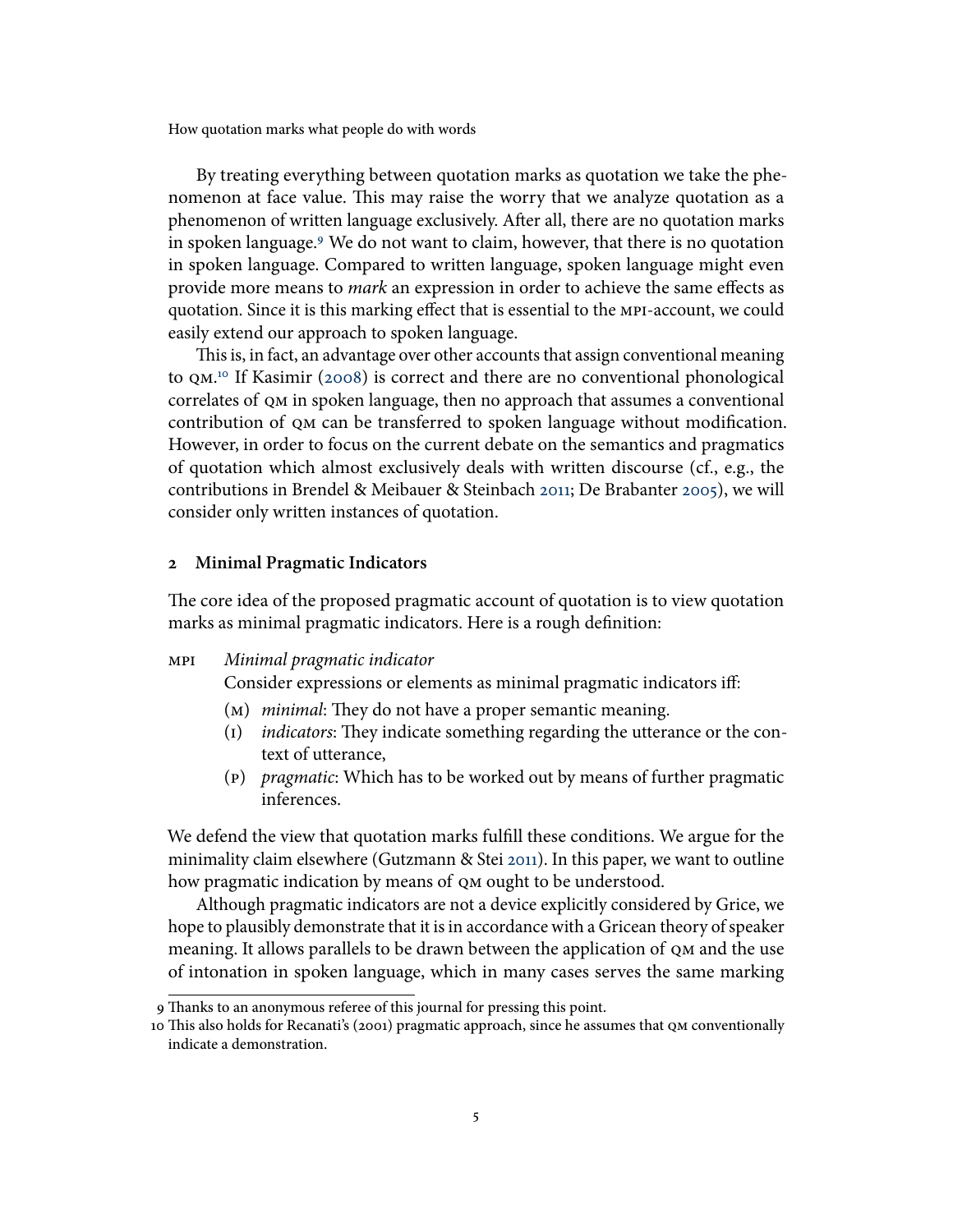function as quotation marks, even if there is no systematic intonational correlate for them (Kasimir  $2008$ ). This strategy is not ad hoc, as it may also be expanded to both (i) other implicature indicating expressions and (ii) devices that trigger pragmatic processes other than conversational implicatures.

Intuitively, the indication-aspect of qm is to be understood as follows: From a reader's perspective, qm indicate that further pragmatic inferences are necessary to grasp the interpretation intended by the writer. From a writer's perspective, they are used to convey that a non-standard interpretation of the quoted expression is required. But how can QM yield such an effect? Our proposal is that an expression within QM is more marked than the same expression without QM. Therefore, putting an expression within  $QM$  increases its markedness. This way, an expression inside qm can be analyzed perfectly along the lines of Horn's division of pragmatic labor, according to which "unmarked forms tend to be used for unmarked situations and marked forms for marked situations" (Horn [1984:](#page-23-10) 26). The MPI account together with Horn's division gives us a powerful tool for the analysis of all dimensions of qm employment. This is our initial understanding of the view. Now let us specify some details.

### <span id="page-5-0"></span>**2.1 e Basic Pragmatic Apparatus**

The proposed analysis will be Gricean in spirit and it will thus rely on the assumption of a standard cooperative principle and some conversational maxims. For our purposes, a q-principle and an *I*-principle will be sufficient, although one might use some Mprinciple as well, if one prefers a less minimalist model. We will briefly recall the relevant principles:

| (CP) | Cooperative principle                                                         |                   |
|------|-------------------------------------------------------------------------------|-------------------|
|      | "Make your conversational contribution such as is required, at the stage at   |                   |
|      | which it occurs, by the accepted purpose or direction of the talk exchange in |                   |
|      | which you are engaged."                                                       | (Grice 1989b: 26) |
| (Q)  | Q-principle                                                                   |                   |
|      | "Say as much as you can (given I)."                                           | (Horn 1984:13)    |
|      |                                                                               |                   |

 $(i)$  *I-principle* "Say no more than you must (given  $Q$ )." (Horn [1984:](#page-23-10) 13)

For illustrative purposes, take McCawley's (1978) paradigmatic and well-known example:

- <span id="page-5-2"></span><span id="page-5-1"></span> $(3)$  a. Black Bart killed the sheriff.
	- b. Black Bart caused the sheriff to die.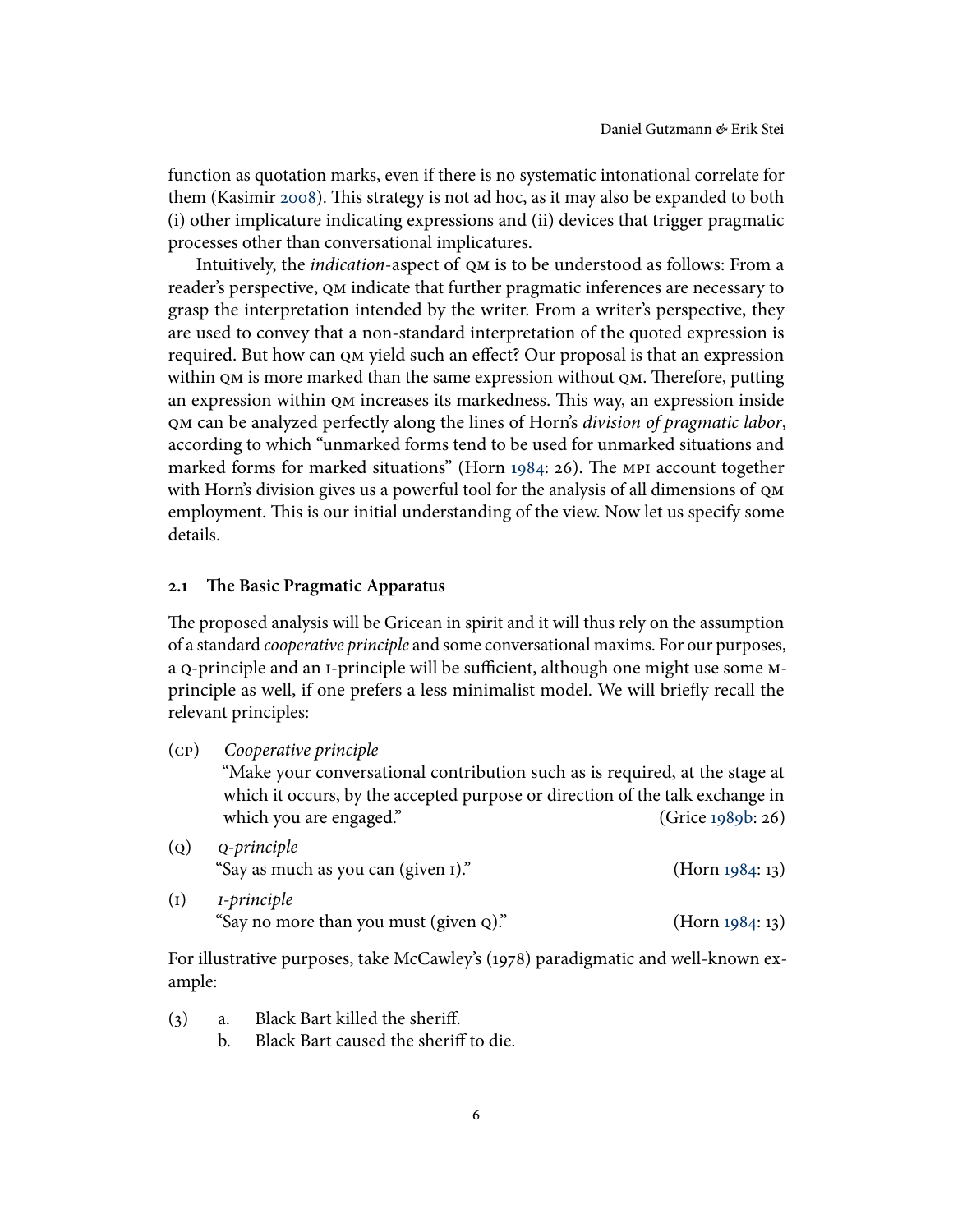[\(3a\)](#page-5-1) seems to be in perfect accordance with the two principles. In contrast, the expression used in  $(3b)$  is somehow marked as a competent writer, $11$  committed to the i-principle, would not utter this sentence if she wanted to convey that Black Bart shot the sheriff (or killed him in any other stereotypical way, e.g., by stabbing him with a knife). Rather, [\(3b\)](#page-5-2) seems to convey that the sheriff was killed in a non-standard way: maybe Black Bart caused the sheriff's gun to backfire by stuffing it with cotton. If this is correct, then a reading of  $(3b)$  according to which Black Bart shot the sheriff is pragmatically blocked, as a reader would expect a competent writer to obey the  $i$ -principle and the writer knows that. Now, if a writer in fact utters  $(3b)$  the reader will expect her to have reasons to use the marked expression. This, in turn, indicates the need for further pragmatic reasoning: the intended speaker meaning has to be fleshed out according to the context of the utterance.

Quotation marks seem to produce a similar blocking effect: An expression enclosed in QM is more marked than its QM-free counterpart. Given CP, I, and Q, a competent writer would not write "x" in case she wanted to convey only the standard interpretation of x. Analogously, a competent reader would not expect " $x$ " to convey only the standard interpretation of  $x$ . Rather, presupposing the writer is cooperative, some contextually specified additional (or other) meaning is to be expected. Other-wise it would not be clear why QM were used in the first place.<sup>[12](#page-6-1)</sup> We think that, along these lines, Horn's division is a promising way of analyzing the application of qm in natural languages. We will now show how the MPI-account can be applied to sq, Mq, and eq, before extending it to direct and pure quotation.

### <span id="page-6-3"></span>**2.2 A two-staged derivation process**

In order to get an impression of how the meaning of quotational constructions might be derived consider the following example:

<span id="page-6-2"></span> $(4)$  Peter's new "theory" is difficult to understand.

The expression *theory* is marked by the application of  $QM$ . Thus, it has to receive a marked interpretation that deviates from the standard interpretation, which is blocked by the standard expression without qm. Here is a suggestion of how the blocking effect in  $(4)$  might be inferred in a Gricean framework:

<span id="page-6-4"></span><span id="page-6-0"></span><sup>11</sup> Due to the subject matter of this paper, we will have to speak of competent writers and readers. Nonetheless, we continue to speak of *contexts of utterance* and *utterances* and sometimes even of speaker meaning as these are common expressions. We are aware that this is stylistically poor, but we do not want to introduce further distractive terminology.

<span id="page-6-1"></span><sup>12</sup> We thank an anonymous referee of this journal for pressing this point. We will reconsider the nature of this blocking effect in connection with a proposal with use conditions for  $QM$  in the following § [2.2.](#page-6-3)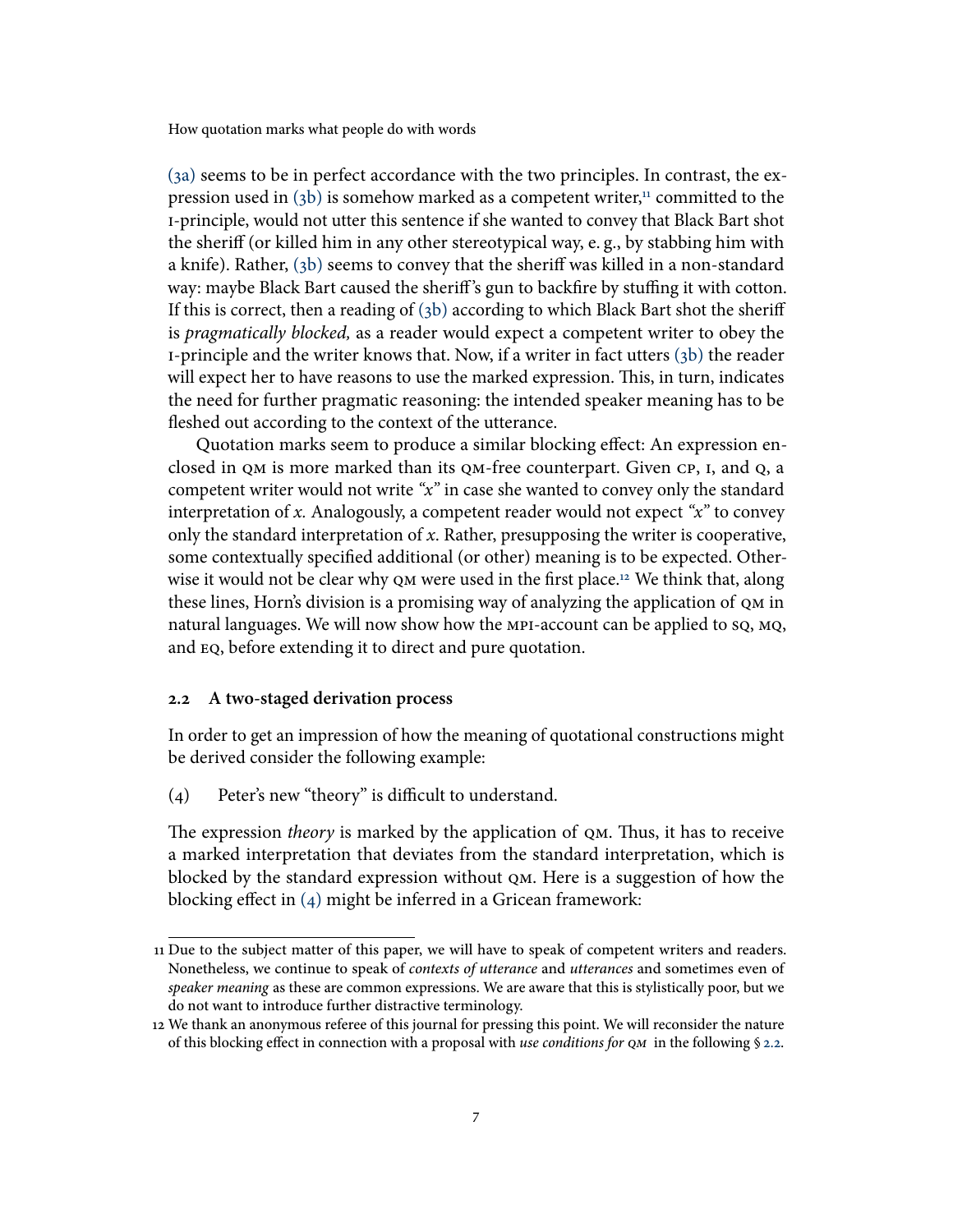- <span id="page-7-1"></span><span id="page-7-0"></span> $(5)$  a. The writer W wrote Peter's "theory" is difficult to understand. (assumption)
	- b. By (a) W said (in the sense of what is said) that Peter's new theory is difficult to understand. (*minimality claim*)
	- c. W marked the term *theory* by enclosing it in quotation marks.  $(5a)$
	- d. If W only meant that Peter's new theory is difficult to understand, W would have violated (i) as she used a marked expression to convey an unmarked interpretation.  $(I + Q)$
	- e. Given W is cooperative, she will not violate  $(i)$ .  $(CP)$
	- f. W wanted to convey something more/other than that Peter's theory is difficult to understand.  $(5d) + (5e)$  $(5d) + (5e)$  $(5d) + (5e)$

<span id="page-7-3"></span><span id="page-7-2"></span>So far, the inference that "theory" is to be interpreted in a non-standard way (in contrast to theory) is pretty much independent of the particular context of utterance. To flesh out the target of quotation (Zielrichtung des Zitats, Klockow [1980:](#page-23-4) 231) or the quotational point, as (Recanati [2001:](#page-24-3) 665) calls it, i. e., in order to derive the intended interpretation, we need a second part of the inferential process. This is where the specific context of utterance comes into play. Let us continue our inference sketched in  $(5)$  against the background of a specific context:

<span id="page-7-9"></span><span id="page-7-5"></span><span id="page-7-4"></span>

| (6) |  | I know that W is a very critical scientist: she has a very strict understand- |              |
|-----|--|-------------------------------------------------------------------------------|--------------|
|     |  | ing of the term <i>theory</i> in scientific contexts.                         | (assumption) |

- b. W wrote  $(4)$  in a scientific context. (assumption)
- <span id="page-7-6"></span>c. Peter's proposal is not worked out very well, given ordinary scientific standards. (*assumption*)
- <span id="page-7-7"></span>d. I can infer from this utterance that W does not take the proposal in question to be a theory at all.  $(5f) + (6a) + (6b) + (6c)$  $(5f) + (6a) + (6b) + (6c)$  $(5f) + (6a) + (6b) + (6c)$  $(5f) + (6a) + (6b) + (6c)$  $(5f) + (6a) + (6b) + (6c)$
- <span id="page-7-8"></span>e. W knows that I can infer this from her use of qm and she has not stopped me from inferring that.  $(CP + I + Q)$
- f. Therefore, by uttering  $(4)$ , W implicates that Peter's new proposal is only an *ersatz* theory.  $(6d) + (6e)$  $(6d) + (6e)$  $(6d) + (6e)$

Of course, this is only one possible interpretation of  $(4)$ . In a different context the qm might indicate another implicature. For example, W might be referring to another scientist's diction, which would render a mq-reading instead of the sq-reading processed in  $(6)$ .<sup>[13](#page-7-10)</sup> Yet, the blocking effect outlined in  $(5)$  arguably remains constant.

<span id="page-7-10"></span><sup>13</sup> As was pointed out by an anonymous referee, not everybody would call [\(4\)](#page-6-2) an instance of mixed quotation, because, unlike [\(1c\),](#page-1-6) it lacks an explicit speech report predicate and a source. However, we follow Potts [\(2007\)](#page-24-6) in considering this an instance of what could be described as anaphoric mixed quotation. We think it is the allusion to what some other speaker said that is important to mixed quotation – not the fact that it is embedded under a reporting verb. The latter only helps to establish the source of the mixed quotation. See also Geurts & Maier [\(2005\)](#page-23-12), who analyze such examples in the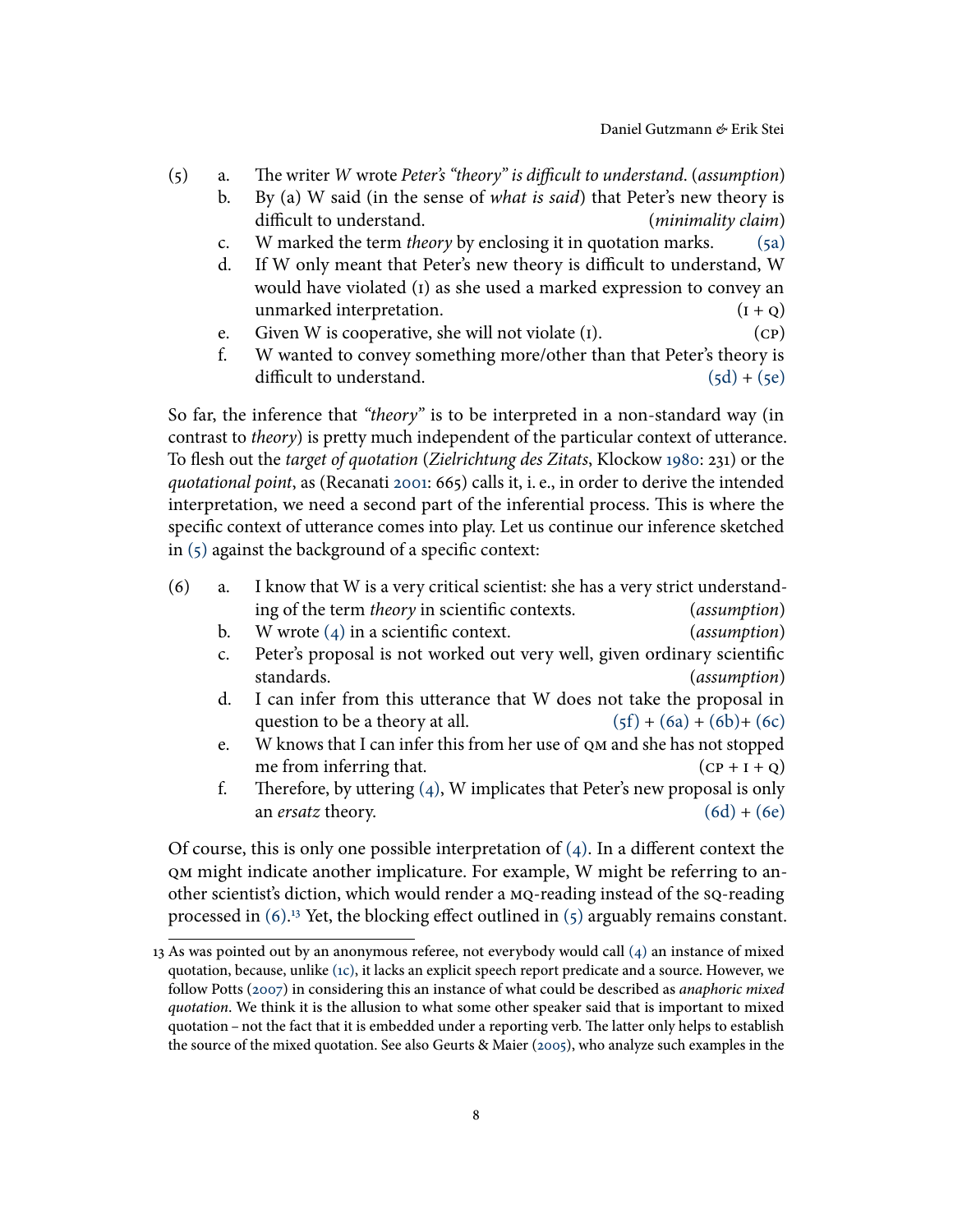We think that these derivations generalize and suggest that one can divide the interpretation process of a sentence containing any kind of quotation into two steps. First, the blocking effect is derived by means of an inference analogous to  $(5)$ . Note, that we are not committed to claiming that this inference does in fact take place every time a reader is confronted with quotation marks. For a process to be plausibly labeled Gricean, it is commonly taken to be sufficient that it is, in principle, possible to describe the inference by means of cp, the conversational maxims and assumptions about the contextual settings. A possibly contentious consequence of this step is that the blocking effect does not have to be encoded semantically, neither in the quotation marks, nor the quoted expression, nor both. If this is correct, then  $(4)$ expresses the same semantic content as its quotation mark-free counterpart. At this point, we cannot give a positive argument for this claim.[14](#page-8-0) But there does not seem to be a non-circular argument for the view that QM do have an effect on semantics, either. Apparently, it is (mostly philosophical) custom to treat the latter position as more natural. However, allow us to assume the minimality claim for the sake of the argument. We hope to show that the explanatory power of this move can make an initially surprising assumption feasible.

The second part of the inference is, we claim, best described by means of *conver*sational implicature. In the case described above, the proposition that Peter's theory is difficult to understand, expressed by  $(4)$ , conveys, amongst other things, the propo-sition that Peter's proposal is not a theory. [\(6\)](#page-7-9) illustrates how the implicature might be calculated. But – as it is an important feature of conversational implicature that the conveyed meaning ought to be cancelable – this claim seems to be problematic as well:

- <span id="page-8-2"></span><span id="page-8-1"></span> $(7)$  a. Peter's "theory" is difficult to understand.
	- b.  $\rightarrow$  Peter's proposal is not a theory.
	- c. ? Peter's "theory" is difficult to understand, but I do not want to say that it is not a theory.

Without further qualifications  $(zc)$  certainly seems odd, but we think this impression can be resisted on further reflection. Considering the two-staged process just given, we have three possibilities of where to locate the reason for this oddity: either both inferences cannot be comfortably canceled, or canceling just one of them, respectively, is odd. Here is an explanation why cancelling the first inference is problematic, followed by an example illustrating that canceling the second inference is unproblematic.

<span id="page-8-0"></span>same way as explicit mixed quotation.

<sup>14</sup> In Gutzmann & Stei [2011,](#page-23-9) we argue that analyzing quotation by means of levels of meaning commonly filed under semantics (i. e., literal meaning and, more controversially, conventional implicature or certain kinds of presupposition) is highly problematic.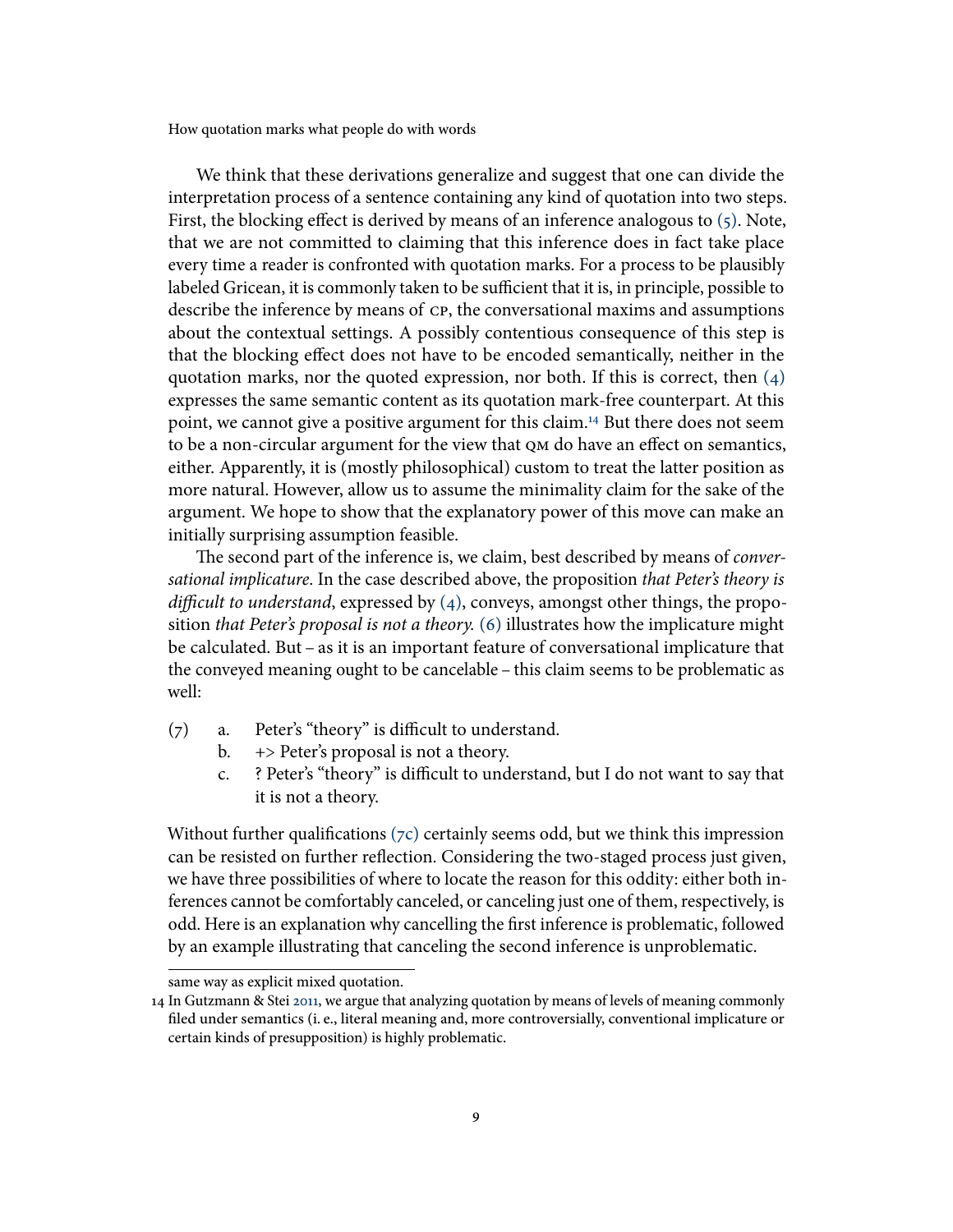According to the first step of our inference, the application of  $\alpha$  indicates that a marked interpretation of the quoted expression is to be derived. Yet, indicating the need to process a marked interpretation and then trying to cancel just that indication is certainly odd, as the following example suggests.

- <span id="page-9-0"></span> $(8)$  a. Peter's "theory" is difficult to understand.
	- b.  $\rightarrow$  W wanted to convey something more/other than that Peter's theory is difficult to understand.
	- c. ??Peter's "theory" is difficult to understand, but I do not want to convey anything more or other than that Peters theory is difficult to understand.

Apparently, the oddity of  $(8c)$  is due to a disorder of the writer's intentions: using  $QM$ without intending to convey anything more or other than the ordinary stereotypical meaning of the quoted expression would violate the i-principle without cause, and hence it would give rise to the suspicion that the writer has stopped being cooperative. It is this suspicion, we claim, that is responsible for the apparent oddity of  $(7)$ .

Interrestingly, however, in case this suspicion can be ruled out by the writer, the oddity vanishes. To see this, consider the second part of the inference: From [\(5\)](#page-6-4) we concluded that the writer wanted to convey something more or other than the stereotypical interpretation and by means of [\(6\)](#page-7-9) we infered that the writer intended to communicate that Peter's proposal is not a theory. Now suppose the writer realizes that we are about to draw an unintended conclusion, and, in anticipation, adds [\(9\)](#page-9-1) to  $(7c)$ , yielding  $(10)$ :

- <span id="page-9-2"></span><span id="page-9-1"></span>(9) I just wanted you to know what Barbara called it.
- <span id="page-9-4"></span><span id="page-9-3"></span> $(10)$  a. Peter's "theory" is difficult to understand.
	- b.  $\rightarrow$  Peter's proposal is not a theory.
	- c. Peter's "theory" is difficult to understand, but I do not want to say that it is not a theory. I just wanted you to know what Barbara called it.

Of course, according to this sequel the  $QM$  in [\(10a\)](#page-9-3) still indicate the need to process an implicature, but  $(10c)$  suggests that it is a different one, rather conveying an  $MQ$ reading. [\(10c\)](#page-9-4) does not appear to be odd because, in contrast to [\(8c\),](#page-9-0) there is no doubt about the writer being cooperative. This shows that it is possible to cancel a specific implicature, but not without giving rise to another one.

If this is correct then we are in the position to formulate something like use conditions for quotation marks: One should only use QM in case something more (or other) than the standard interpretation of an expression without qm is to be communicated. Even though the procedural meaning of  $QM -$  indicating that a nonstandard interpretation has to be derived – cannot be canceled without giving rise to the suspicion that cp is not met anymore, the implicature itself can be overwritten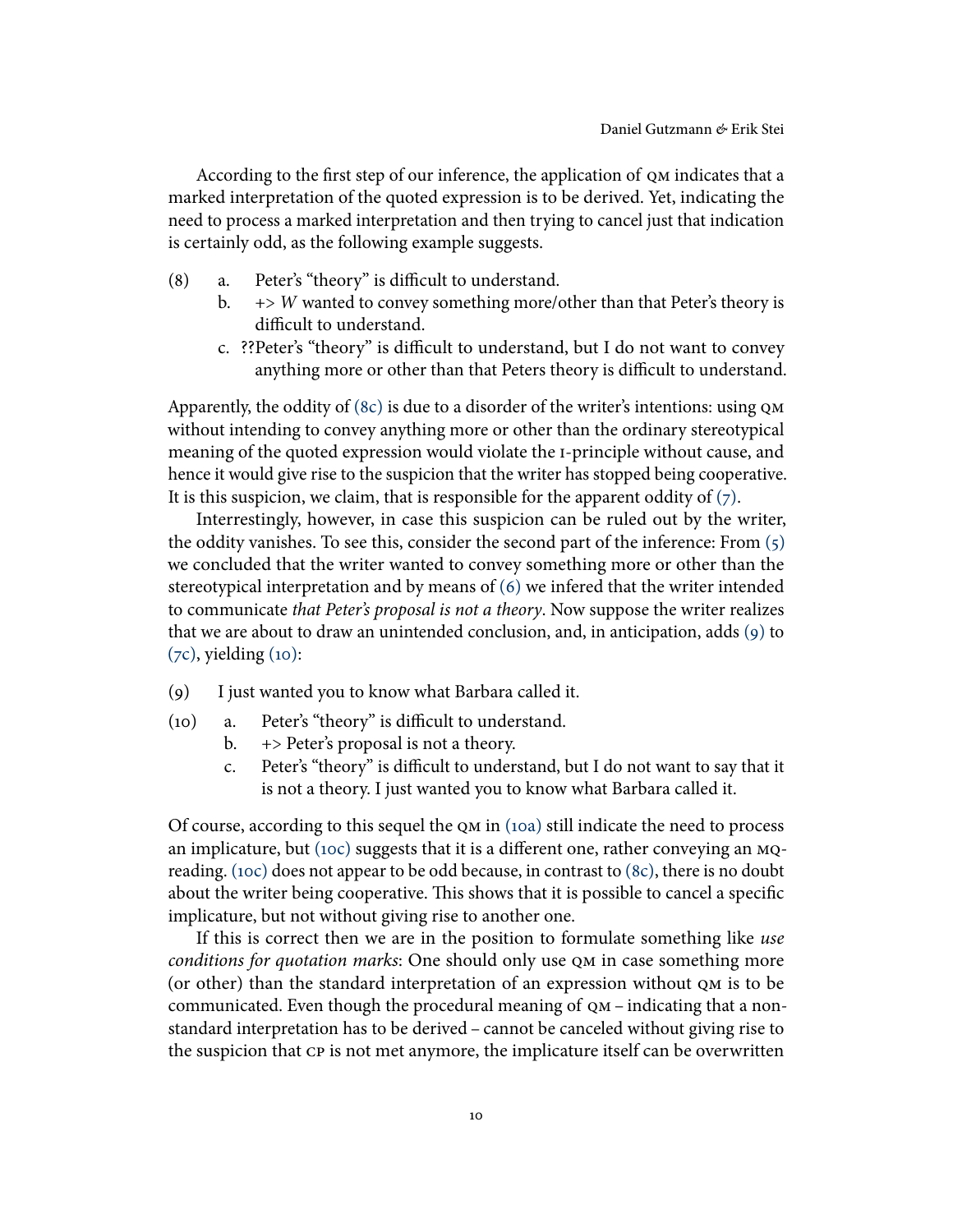by another one, given that more information about the intentions of applying  $QM$  is provided. This process is flexible but not completely arbitrary: it is constrained by the non-standard interpretations of an expression that are rationally admissible in a certain context of utterance keeping CP, I and Q in mind.

In the following section we show how the two-staged analysis can be extended to other kinds of quotation as well. But before we do that, we would like to mention another important aspect that has to be accounted for: In principle, the interpretations that can be indicated by qm are entirely independent of the qm employed. For example, in a context in which it is clear that Peter's proposal is never anything like a theory anyway, the respective implicatures will arise even without the use of qm. Quotation marks solely indicate the need of further pragmatic inferences. Naturally, an indication like that is superfluous if there are already enough contextual hints that indicate that the literal meaning cannot be the intended meaning, given the writer is cooperative. In these cases QM are often omitted, which makes the first step of our inference, sketched in  $(5)$ , superfluous as well. Note, however, that this feature of our MPI-account does not render the application of qm arbitrary. Usually, omission of qm is only acceptable in very rich contexts, otherwise it might yield highly infelicitous utterances or even violate cp. This consequence is supported by the observation that the blocking effect induced by qm might also be produced not only by italics or other graphical devices, but also by utterance modifiers like roughly speaking or so to speak or the infamous finger dancing sometimes used together with spoken language.

To sum up: According to the view proposed, qm increase the markedness of an expression. Thus, they pragmatically block the stereotypical interpretation of that expression, i. e., for any expression they block the generalized i-implicature to the stereotypical interpretation. Secondly, in the particular context of utterance, the specific interpretation of the expression enclosed in QM has to be fleshed out by means of a conversational implicature. Although the marking function of qm cannot be canceled without oddity, this does not apply to the implicature itself.

To be sure, the view that qm can be understood as pragmatic indicators is not new. Applying the notion of mpis to quotation is an extension of Reinhard Klockow's characterization of qm as implicature signals (his Implikatursignal) (cf. Klockow [1980:](#page-23-4) 220). Furthermore, the core idea of our proposal is very close in spirit to the approach developed by Recanati [\(2001\)](#page-24-3) as both accounts rely on pragmatic calculations to infer the intended meaning of a quotation. In many ways, the arguments in defense of the mpi-account we present in the following section can therefore also be understood as a defense of pragmatic approaches in general.

Nevertheless, our proposal differs in some crucial aspects from Recanati's (2001) account. First of all, Recanati distinguishes two major kinds of quotation: closed quotation and open quotation. He argues that these two kinds are to be analyzed quite differently, because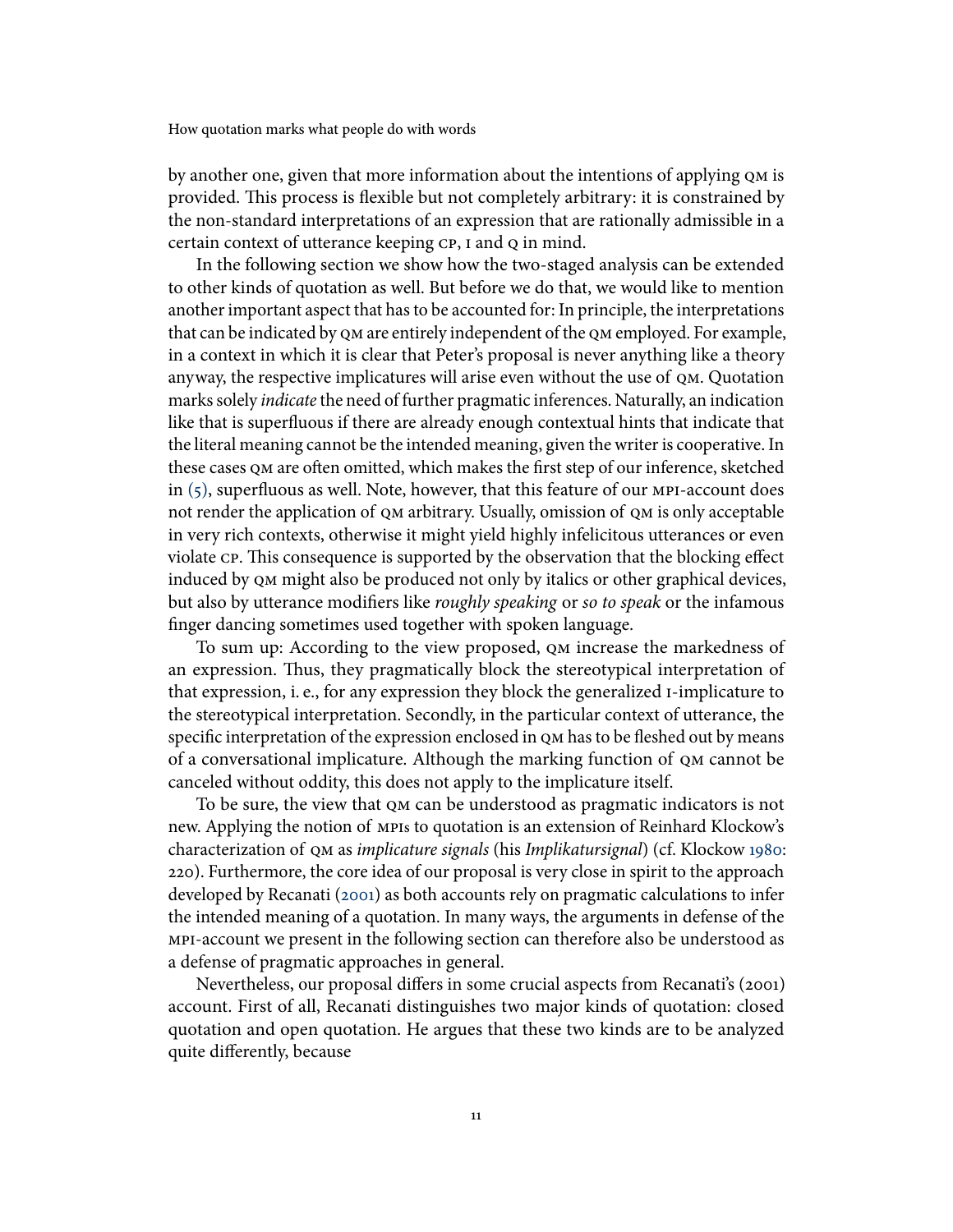closed quotation undoubtedly is a semantic phenomenon. In contrast, open quotation is pragmatic: It is a matter of what people do with words rather than a matter of content and truth-conditions. (Recanati [2001:](#page-24-3) 667, emphasis added)

Whether a quotation has to be considered as open or closed is, as far as Recanati is concerned, a purely syntactic question. A quotation is closed if the linguistic material is "linguistically recruited" and fills the slot of a singular term in a sentence (Recanati [2001:](#page-24-3) 649).[15](#page-11-0) Otherwise, a quotation is open (Recanati [2001:](#page-24-3) 649). With reference to the typology of quotations introduced in [\(1\),](#page-1-1) closed quotation encompasses mainly pure and direct quotations, while all the other varieties would count as open.<sup>[16](#page-11-1)</sup> In contrast, we treat all varieties of quotation in [\(1\)](#page-1-1) alike. What distinguishes them is the inference triggered by the marking function of the qm. If we are correct, then the distinction between closed and open quotation boils down to differences in what the writer wants to do with the words she quoted. Thus, as we will argue in the next sections, these differences are not due to different kinds of quotation, but depend on what is being quoted. Beyond that, in many cases there are other, independent mechanisms, like *context shifts* or *mentioning*, at work as well. Interestingly, Recanati [\(2001:](#page-24-3) § 5) resorts to similar mechanism in order to defend his pragmatic approach of open quotation. We just go one step further and extend this strategy to pure and direct quotations as well.

Another way in which our approach is an extension of Recanati's is that we give an account of how the quotational point is calculated and why QM can trigger such an inference in the first place, using the same general pragmatic machinery for both. Recanati, on the other hand, is not interested in the principles at work here, although he accepts that the quotational point is calculated by means of some pragmatic processes. Following Herbert Clark's and Richard Gerrig's central claim according to which quotations are, essentially, demonstrations (Clark & Gerrig [1990:](#page-22-4) 769-770), he assumes that qm are governed by the use-condition that they should only be used in case the quoted words are used demonstratively (Recanati [2001:](#page-24-3) 664). Recanati's use-condition is conventional. We derive our use-condition from general pragmatic principles and the marking function of quotation marks.[17](#page-11-2)

We already pointed out that a conventional approach cannot be extended to spoken language directly. Furthermore, the predictions of Recanati's approach differ from the ones of our mpi-account. A demonstration can be used without wanting to convey anything more or other than just guiding the reader's attention towards the

<span id="page-11-0"></span><sup>15</sup> For arguments against this widespread "dogma" on closed quotation, cf. Pafel [2007,](#page-24-7) [2011.](#page-24-8)

<span id="page-11-1"></span><sup>16</sup> Recanati [\(2001\)](#page-24-3) does not mention emphatic quotes.

<span id="page-11-2"></span><sup>17</sup> For a more thoroughgoing comparison between Recanati's (2001) theory and an approach based on marking and conversational implicatures, cf. Gutzmann [2007.](#page-23-13)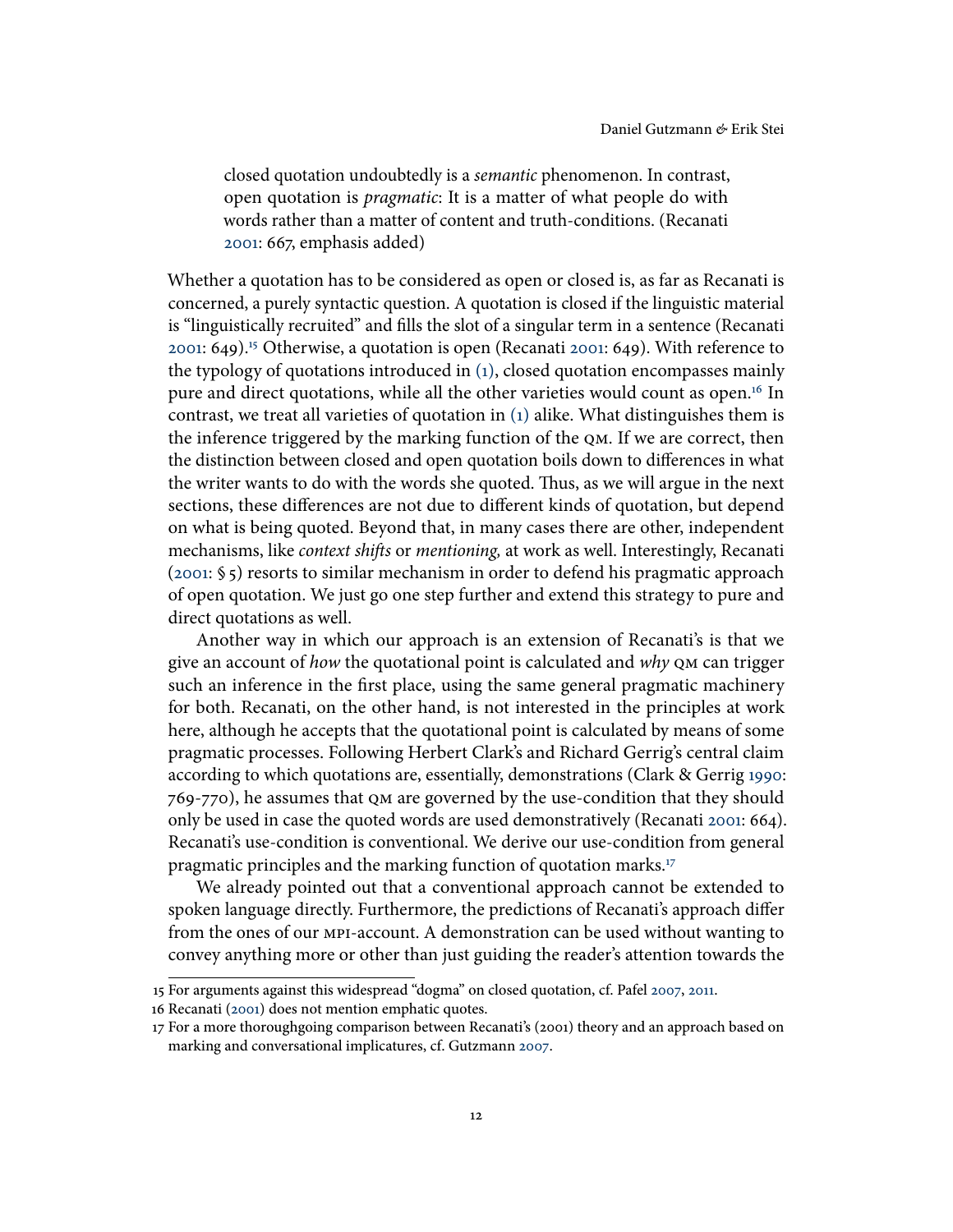intended referent of the demonstration.

This requirement, however, does not seem to be strong enough: Just guiding the reader's attention towards an expression does not guarantee that qm are used felicitously. If the writer does not want to convey anything more or other besides drawing attention to the quoted material, the use of qm is not licensed. For instance, it seems infelicitous to use QM for highlighting certain words in a text, an effect that is usually achieved by means of other typographical means (e. g., bold face) which are not as likely to trigger rich pragmatic inferences. Consider, for instance, the following passage taken from Horn [\(2005:](#page-23-6) 20), where bold face is used to guide the reader's attention to the contrast between said and uttered.

<span id="page-12-0"></span>(11) what is**said** in an utterance is systematically underdetermined by the linguistic content of what is **uttered**.

<span id="page-12-1"></span>Now compare this with a variant in which qm are used instead of bold face.

(12) what is "said" in an utterance is systematically underdetermined by the linguistic content of what is "uttered".

In contrast to  $(11)$  and because of the QM, we think it plausible that a reader of  $(12)$  will try to infer something more or other than just a highlighting effect of the words in question. She might conclude, e. g., that the expressions enclosed in qm are someone else's words or that the writer wants to distance herself from that terminology. If this is correct, then mere demonstration is not sufficient for felicitous use of OM.

In contrast, the use-conditions of qm derived by the mpi-account are stronger in the sense that they do require some change in the interpretation of the quoted expressions, which is just what the intuitive interpretation of the difference between  $(11)$  and  $(12)$  suggests.

A further problem for the demonstration account is that it is unclear why a demonstration should automatically trigger additional pragmatic inferences. Given that ordinary demonstratives do not behave this way, this claim seems rather *ad hoc*. Thus, even if our approach does share many of the core ideas of Recanati's pragmatic theory, we consider it an extension and improvement of his approach with respect to the aspects just addressed.[18](#page-12-2)

### **3 In defense of the MPI-account**

The MPI-account of quotation sketched so far raises some worries. While it may seem plausible for the hybrid kinds of quotation like mixed quotation, scare quotes, and emphatic quotes, one might wonder how the account can accommodate direct

<span id="page-12-2"></span><sup>18</sup> Thanks to the anonymous referees of this journal for pressing this point.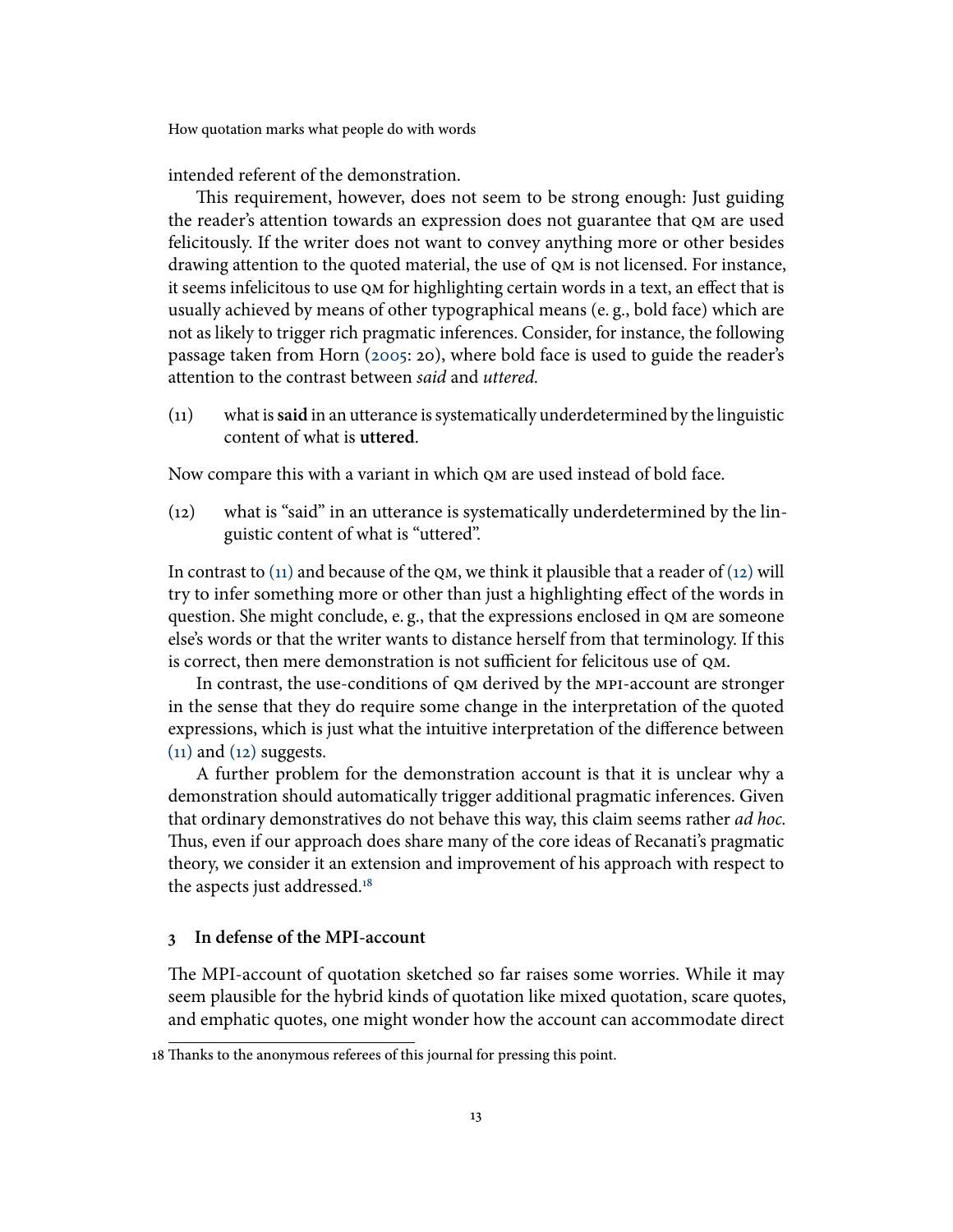quotation and pure quotation. In the following two subsections, we address the two worries that we have heard the most. The first one aims at the truth-conditional effect of direct and pure quotation while the second concerns the status of pure quotation as a grammatical phenomenon. If these arguments were correct, the MPI-account would lose a lot of its plausibility as a *general* thesis on quotation marks. Even if one accepted it for some varieties of quotation, e. g., mq, sq and eq, one could reasonably reject it for  $p_0$  and  $p_0$ , thus embracing some kind of homonomy view on  $q_0$ ,  $q_1$ ,  $q_2$  However, we argue in the following that these arguments are not direct arguments against an account of quotation marks as implicature triggering markers in general, since they both target phenomena which we think of as being independent of quotation marks, namely context shifts and mentioning.

### **3.1 e argument from truth-conditions**

The first worry can be formulated, roughly, as follows: "How can the contribution qm make to the overall meaning of the sentence in which they occur be akin to conversational implicatures, given that in direct and pure quotation qm seem to have an impact on truth-conditions? After all, it is a central property of implicatures that they are *not* subject to truth-conditional evaluation." Here are some examples typically brought forward in order to substantiate that worry:

- <span id="page-13-2"></span><span id="page-13-1"></span> $(13)$  Context shifts in direct quotation
	- a. [Mary<sub>i</sub>:] Peter<sub>k</sub> said my<sub>i</sub> bagels are fresh.
	- b. [Mary<sub>i</sub>:] Peter<sub>k</sub> said, "My<sub>k</sub> bagels are fresh".
- <span id="page-13-8"></span><span id="page-13-6"></span><span id="page-13-4"></span><span id="page-13-3"></span>(14) Mentioning in pure quotation
	- a. Boston is populous.
	- b. "Boston" is disyllabic.
	- c. Peter loves Boston.
	- d. Peter loves "Boston".

<span id="page-13-7"></span><span id="page-13-5"></span>It is obvious that in the two instances of  $(13)$  there is a reference shift of the personal pronoun *my*. The most natural readings of  $(13a)$  and  $(13b)$  are the ones indicated by the indices: in  $(13a)$  *my* refers to Mary, whereas in  $(13b)$  it refers to Peter. Obviously, this shift corresponds to a change in truth-conditions. The sentence in  $(13a)$  is a speech report about Mary's bagels being fresh, while [\(13b\)](#page-13-3) is about Peter's bagels being fresh. It is fairly common to attribute this shift to the  $QM$  used in  $(13b)$ .

In [\(14a\)](#page-13-4) and [\(14c\)](#page-13-5) Boston refers to the capital of Massachusetts. In contrast, it is said, in  $(14b)$  Boston refers to the word Boston. Referring to a city or a word of course

<span id="page-13-0"></span><sup>19</sup> For the reasons given in § [1](#page-0-0) we take this to be problematic.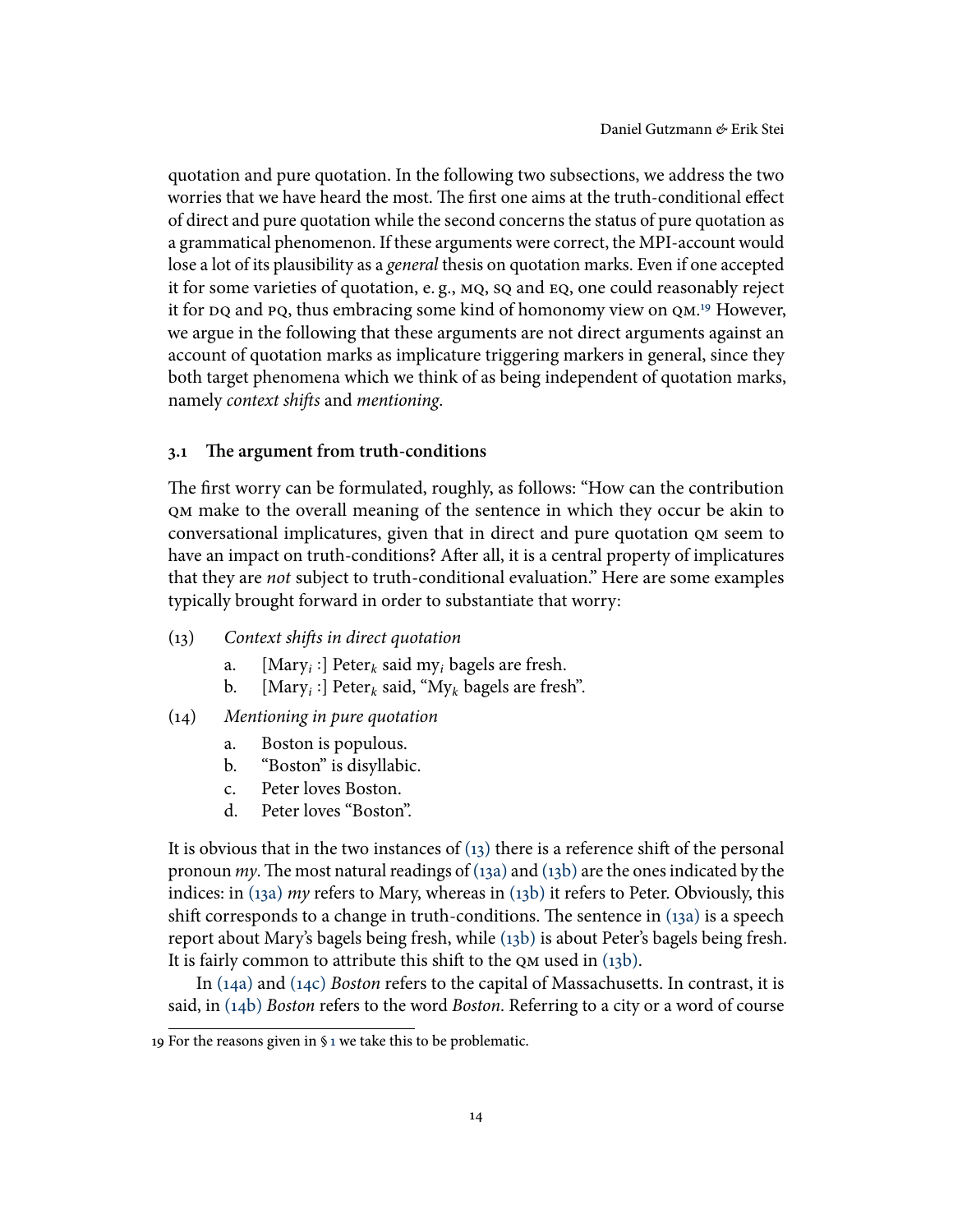makes a crucial difference in truth-conditions. For instance, Peter may love the city but at the same time dislike its name. In such a situation  $(14c)$  would be true but  $(14d)$ false. According to a classical view on quotation – based on Quine's (1951) and Tarski's  $(1983)$  seminal texts – this effect is due to the presence of  $QM$ .

An argument against the MPI-account of quotation based on these truth-conditional differences can be formulated as follows:

## (atc) Argument from truth-conditions

- a. If qm indicate the need to derive conversational implicatures, then they should not have any influence on truth conditions.
- b. However, as examples like  $(13)$  show, the occurrence of  $\alpha$  does have an influence on the truth-conditions of a sentence.
- c. Therefore, it is false that they indicate the need to derive conversational implicatures.

Although there is some dispute about the truth of the first premise of this argument (most famously Levinson [2000\)](#page-24-9), we focus on (ATC b): We neither want to deny that there is a context-shift in  $(13)$  nor that it has an influence on the truth-conditions of the sentence. What we want to deny is that the context-shift is due to the application of QM. Quotations and context shifts are frequently cooccurring but different phenomena. There are quotations without context shifts and context shifts without quotation. For instance, [\(15\)](#page-14-0) suggests that punctuation marks and capital letters can indicate the context-shift just as well as QM can:

- <span id="page-14-1"></span><span id="page-14-0"></span>(15) a. [Mary<sub>i</sub>:] Peter<sub>k</sub> said my<sub>i</sub> bagels are fresh.
	- b. [Mary<sub>i</sub>:] Peter<sub>k</sub> said: My<sub>k</sub> bagels are fresh.
	- c. [Mary<sub>i</sub>:] Peter<sub>k</sub> said my<sub>k</sub> bagels are fresh.

<span id="page-14-2"></span>As in [\(13\),](#page-13-1) we think that the indices in [\(15b\)](#page-14-1) and [\(15c\)](#page-14-2) indicate the most natural reading: my refers to Peter. As far as we know, no one defends the thesis that colons, dashes or capitals have a direct influence on the truth-conditions of a sentence. We propose to take the same stance towards qm.

<span id="page-14-3"></span>The same disconnection between context-shifts and quotation marks holds the other way round: There are quotational constructions without any context-shift. This is obvious in the case of scare quotes [\(16a\)](#page-14-3) and emphatic quotes [\(16b\).](#page-15-0) However, there are also instances of mixed quotation in which indexicals are interpreted with respect to the context of the reporting utterance and not with respect to the reported one. This can be illustrated by the examples  $(16c)$  and  $(16d)$  which are taken from Johnson [2011.](#page-23-14)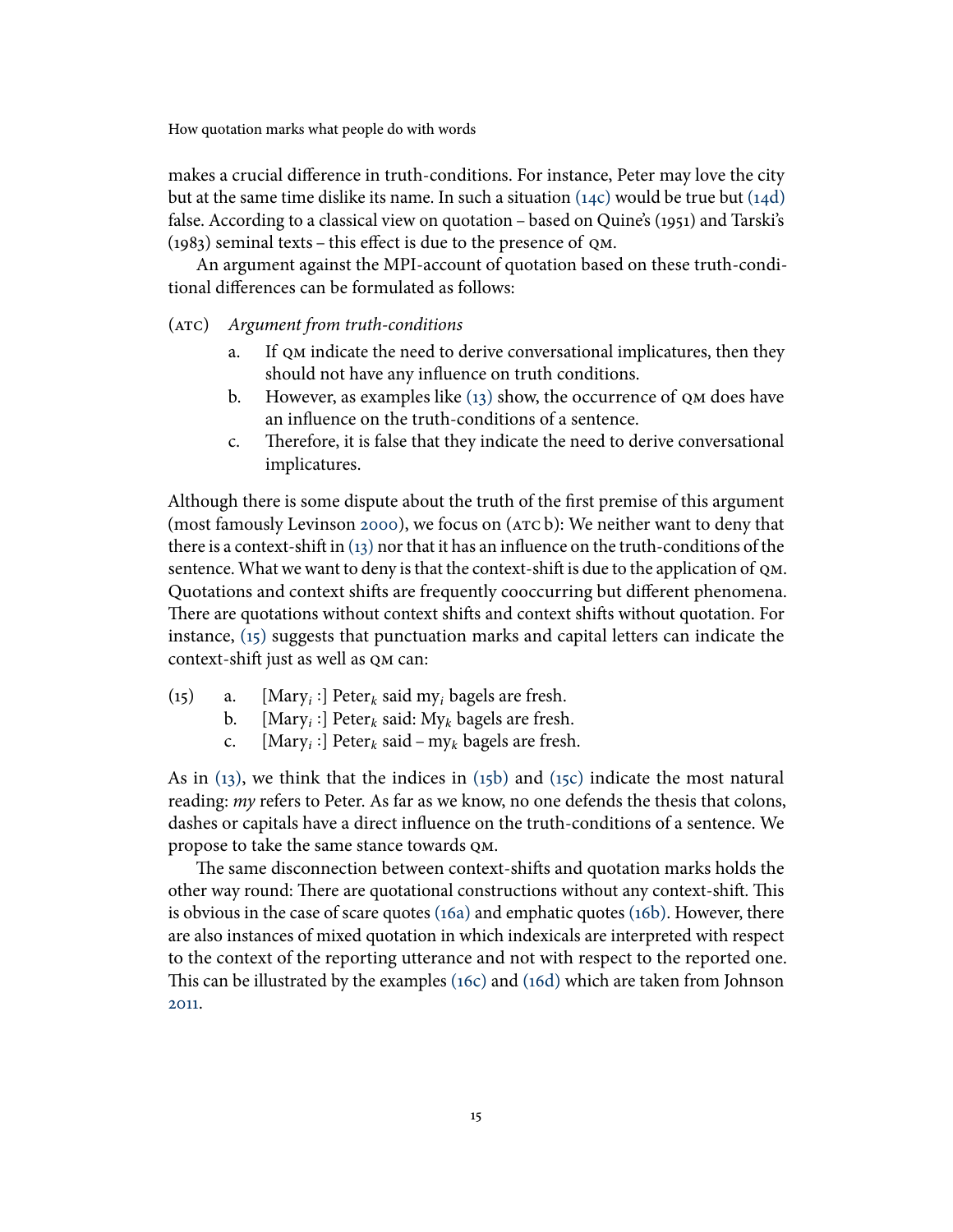- <span id="page-15-1"></span><span id="page-15-0"></span>(16) a. C: Bill has mistaken Jane as Peter's sister. Some days later, Bill and Peter are waiting for Jane. When she finally approaches, Peter utters to Bill: Look, "my sister" is coming. (sq)
	- b. This could be "your new car!"  $(EQ)$
	- c. In the words of Gandhi, "if I had no sense of humor, I would long ago have committed suicide." (MQ)
	- d. As Abraham Lincoln said to the people of his time, "always bear in mind that your own resolution to succeed is more important than any other."  $(MQ)$

<span id="page-15-2"></span>These examples, combined with the argument presented above, suggest that quotation marks are neither a necessary, nor a sufficient condition for a shifted context. If this is correct, then ATC collapses, as the strong connection between QM and context-shifts underlying its second premise does not hold.

We argue that a parallel reasoning applies to the examples in  $(14)$ . Here, the truthconditional difference is not due to a shifted context, but to the process of mentioning that shifts the reference of an expression from its ordinary referent to the word itself instead. Mentioning is equally independent from  $\alpha$  as context shifts are. There are cases of quotation without mentioning. For instance, take sq or Eq:

- <span id="page-15-4"></span><span id="page-15-3"></span> $(17)$  a. John is "smart".  $(so)$ 
	- b. We sell "fresh" pastry. (eq)

In both cases, the quotational constructions do *not* refer to words. Neither is John said to be the word smart in  $(17a)$ , nor is the pastry in  $(17b)$  supposed to be related to the word fresh.

Furthermore, there are also instances of mentioning without QM. The most common cases are of the structure x's name is y. Examples like  $(18a)$  are so natural that it would even be odd to use  $QM$  to indicate that the name of the speaker of  $(18a)$  is not a person but a word. But also instances of mentioning other words without qm as in [\(18b\)](#page-15-6) can be found, even in semantic literature.

<span id="page-15-6"></span><span id="page-15-5"></span>

| (18) | a. My name is Peter Lasersohn. | (Lasersohn 2005: 644)                        |
|------|--------------------------------|----------------------------------------------|
|      | b. Scientists study the if.    | (Weinreich 1970: 94, after Klockow 1980: 53) |

Hence, analogously to context shifts, we do *not* deny that there are mentioning effects in cases like  $(14)$  which lead to crucial differences in truth-conditions. What we do deny is that this difference is contributed by the quotation marks themselves. The truth-conditional effect is due to the independent mechanism of mentioning while the qm (if present) help to draw the readers attention to the presence of this (otherwise mostly invisible) linguistic process. Here is an example of *meta-linguistic ambiguity*, as we would like to call it, to strengthen that point: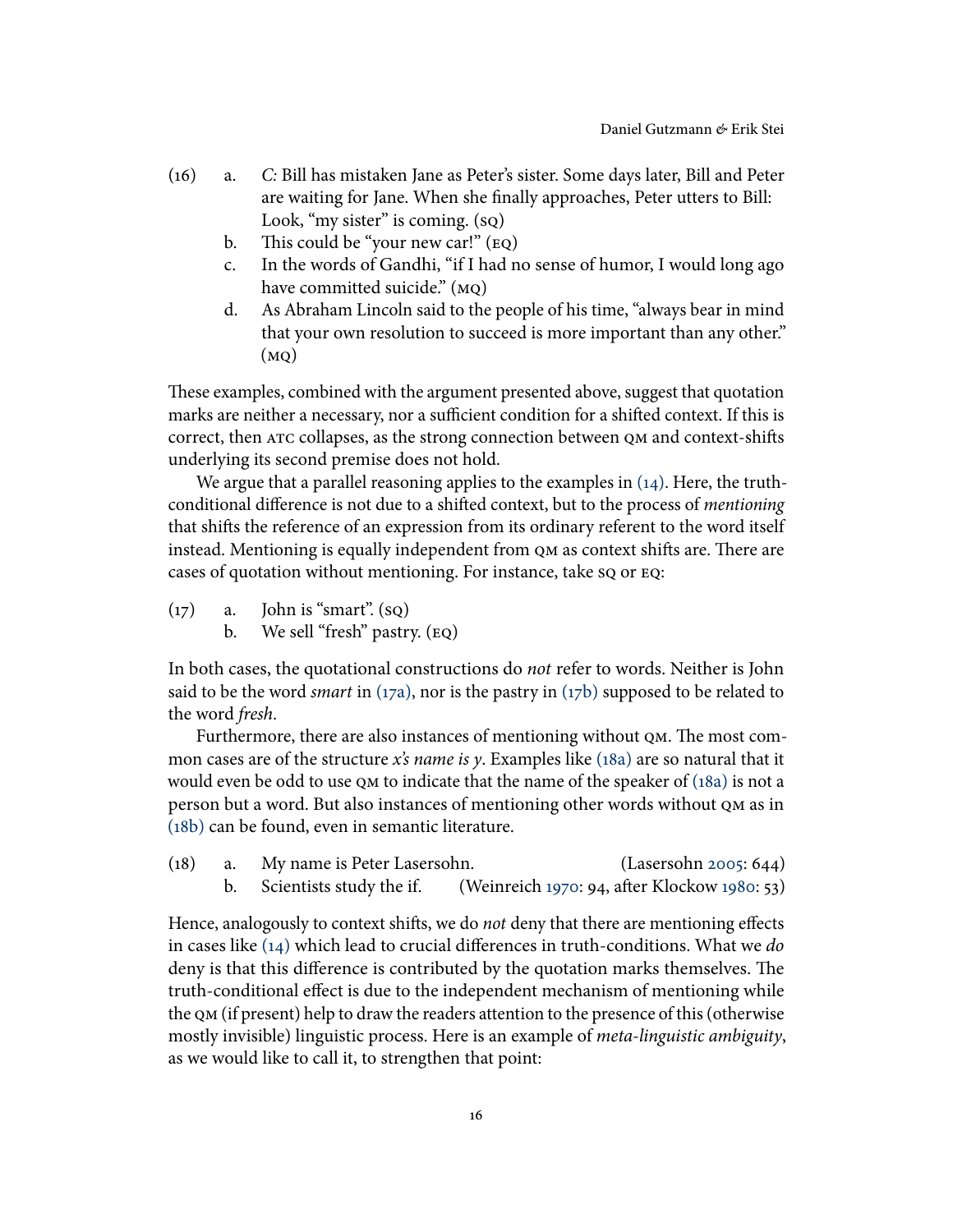### (19) "Bill" is short.

The most natural reading is, of course, that the name Bill is short. The QM indicate that the name, rather than the person Bill, is at issue. However, we might also think of a context in which Mary uses "Bill" to refer to Peter in order to make fun of Joan who has confused Peter and Bill. That is, we could generate a reading according to which a person mistakenly called Bill by Joan is short. In the terminology adopted here this would then be a *scare quotes*-reading. It is important to note that the question of which interpretation is finally conveyed by (19) strongly depends on contextual information. It is not the QM by themselves that generate the first reading rather than the second, but independent conversational mechanisms. This toy example suggests that there are no clear cases in which qm and mentioning go hand in hand necessarily. We can almost always construct contexts in which a different interpretation of the example is salient.

Let us briefly sum up our answer to  $(ATC)$ . At first sight, there seem to be truthconditional effects in DQ and PQ, in contrast to the three more pragmatic kinds of quotation. However, we suggest that the differences in truth-conditions are not contributed by the QM, but by the independent mechanism of context shift or men-tioning.<sup>[20](#page-16-0)</sup> For instance, in most cases of sq, there are no context shifts or mentioning effects, but only the marking effect of the QM leading, possibly, to an ironic interpretation. In contrast, we have both the marking effect of QM and mentioning in pure quotation, where the former draws the reader's attention to the latter. In direct quotation on the other hand, there is the marking effect and a context shift.

- $(20)$  a. The "debate" resulted in three cracked heads and two broken noses.  $(sq)$ marking effect
	- b. "Boston" is disyllabic. (pq)  $m$ entioning + marking effect
	- c. John Lennon said, "Life is what happens while you're making other plans."  $(pq)$

context shift  $+$  marking effect

Thus, the distinction between semantic and rather pragmatic varieties of quotation is not a distinction of kinds of quotation but a distinction in what is quoted. In the former, mentioned or context shifted expressions are quoted, which is, of course, truth-conditionally different from quoting non-mentioned or non-context shifted expressions.

<span id="page-16-0"></span><sup>20</sup> In this respect, our approach is akin to the one championed by Paul Saka [\(1998\)](#page-24-1).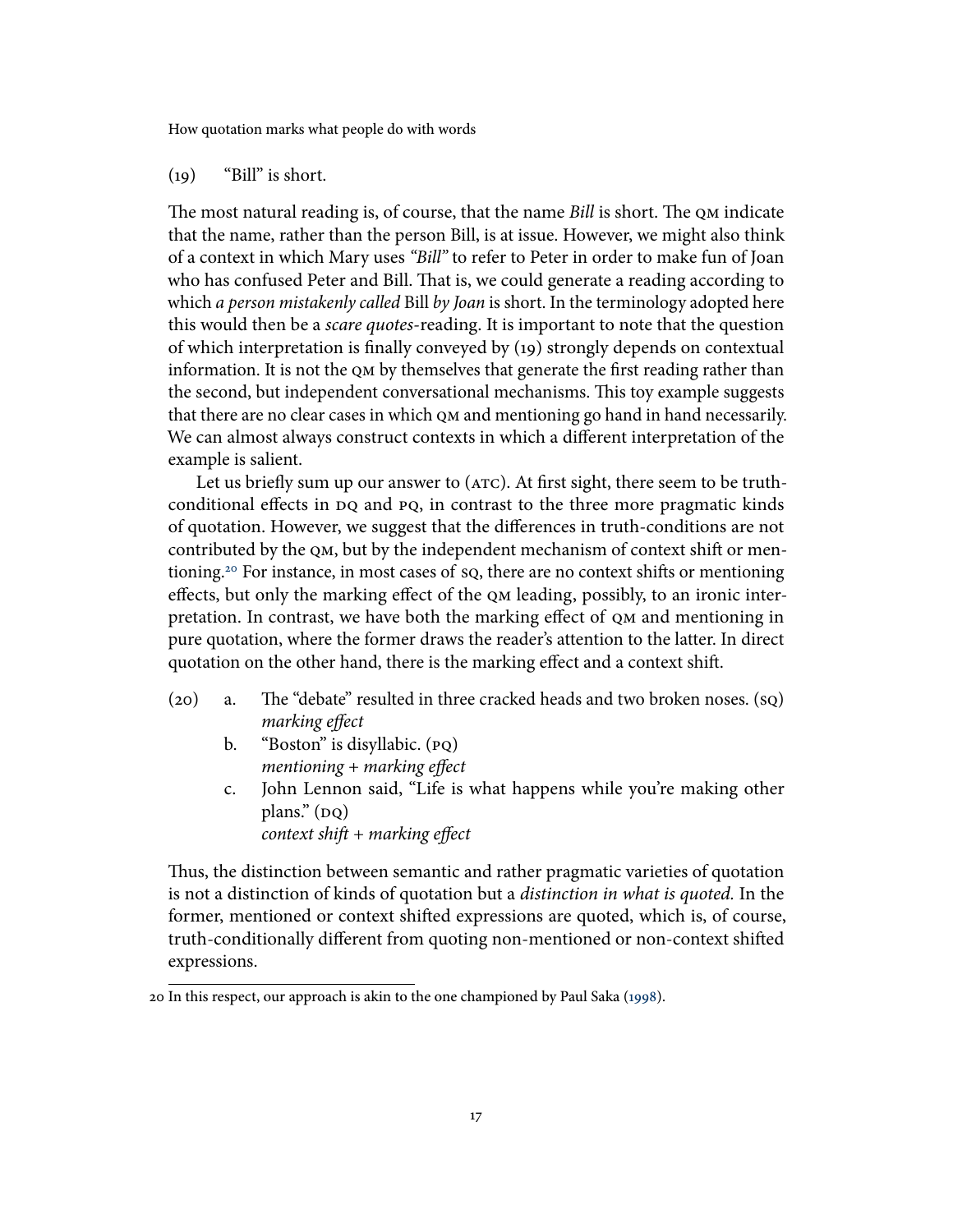### **3.2** The argument from grammaticality

In the previous section, we used examples of mentioning without qm to demonstrate that the former is a mechanism independent of the latter and that the truth-conditional effect in pure quotation can be traced back to the phenomenon of mentioning. With respect to examples like  $(18a)$  this seems to be quite reasonable. In cases like  $(21)$ , however, this distinction has been called into question based on the claim that these utterances, unlike the ones in [\(22\),](#page-17-1) are outright ungrammatical.

- <span id="page-17-0"></span>(21) a. Cats is a noun. (Saka [1998:](#page-24-1) 118) b. Peter loves the never surrender that is written in bold red letter on his
- <span id="page-17-1"></span> $(22)$  a.  $\leq$  Cats> is a noun.

wall.

- b. "Cats" is a noun.
- c. Peter loves the never surrender that is written in bold red letter on his wall.

Quotation marks or other graphical means like italics or brackets, it is argued, are necessary for simple kinds of metalinguistic predication.<sup>[21](#page-17-2)</sup> In case they are "missing", the sentence is said to be ungrammatical. If sentences like the ones in  $(21)$  were indeed ungrammatical, then an argument against an account based on such data could be rendered as follows:

- (ag) Argument from grammaticality
	- a. If  $QM$  indicate the need to derive conversational implicatures, then they should not have any influence on the grammaticality of a sentence.
	- b. However, as examples like  $(21)$  show, the occurrence of  $\alpha$  does have an influence on the grammaticality of a sentence.
	- c. Therefore, it is false that they indicate the need to derive conversational implicatures.

Again, we reject the second premise, although this time with slightly more determination. We are not convinced by the claim that the examples in  $(21)$  are ungrammatical sentences. Although they are, of course, not well formed expressions in formal languages – for which Quine and Tarski's theories were originally developed – it seems that the connection between qm and mentioning postulated by (ag b) is too strong

<span id="page-17-2"></span><sup>21</sup> The qualification of this thesis is due to an anonymous referee who pointed out cases of metalinguistic predication involving demonstratives: Those words are disyllabic. Here, neither QM nor any other graphical means are present in the sentence containing the metalinguistic predicate. Instead, the linguistic expression is referred to by an ordinary demonstrative. This, however, is orthogonal to the problem of ag, since the linguistic expression is not part of the sentence.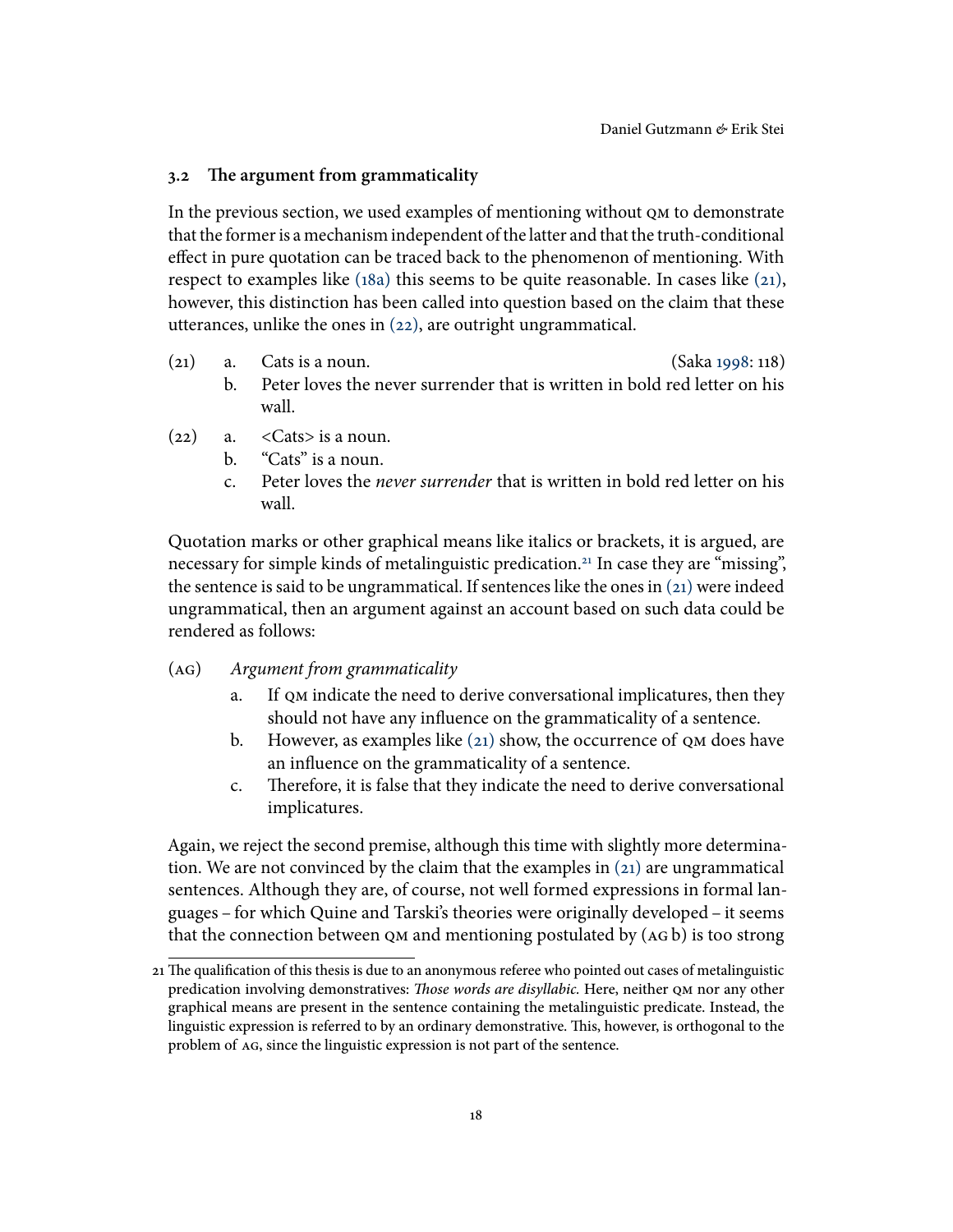for natural languages. Mentioning very often occurs without  $QM$ , not only in examples like [\(18a\),](#page-15-5) repeated here as [\(23a\),](#page-18-0) but also in many other constructions that indicate mentioning by means of other devices like italics or certain predicates suggesting metalinguistic usage.

<span id="page-18-2"></span><span id="page-18-1"></span><span id="page-18-0"></span>

| (23) | My name is Peter Lasersohn.<br>a.                                                                                           | (Lasersohn 2005: 644) |
|------|-----------------------------------------------------------------------------------------------------------------------------|-----------------------|
|      | Cats is a noun.<br>b.                                                                                                       |                       |
|      | The expression cats is a noun.<br>$\mathsf{C}$ .                                                                            |                       |
| (24) | Er wurde mit vielen Ahs und Ohs begrüßt.<br>he was with many ahs and ohs greeted<br>'He was greeted with many ahs and ohs.' | (Klockow 1980: 56)    |
| (25) | Terebi bedeutet "television" []<br>'Terebi means "television" '[]                                                           | $(Klockow_1980:62)$   |

Proponents of AG are committed to the claim that all these utterances are ungrammatical. We, on the other hand, do not think that the presence or absence of qm alters the grammaticality of sentences containing mentioned expressions. Rather, it might alter their felicity. In cases like  $(23b)$  and  $(23c)$ , using  $QM$  is clearly more felicitous than omitting them. Thus, we suggest that the question of whether to use QM or not is not a question of grammar, but a question of style. If this is correct, then (ag) rests on a confusion of genuine rules of natural language and stylistic norms (of written language). Whereas mentioning is part of the former, the prescription to use qm to mark mentioned expressions is part of the latter.

A stylistic view on the role of qm can also explain why, in certain constructions, QM not only appear to lack any positive influence on grammaticality, but even lead to infelicitous utterances. The most obvious case are  $y\ddot{s}$  name is x constructions again.

(26) a. #My name is "Peter Lasersohn".

Utterances like (26) are odd because, from a point of view oriented at conversational efficiency, the QM are simply superfluous. It is as clear as it can be that Peter Lasersohn in (26) is mentioned anyway, since no reasonable speaker would assert that a name is a person. Using  $QM$  nonetheless in this case results in pedantic stylistic overkill.<sup>[22](#page-18-3)</sup> Consequently, in these contexts the application of qm almost always suggests quite different interpretations, e.g., that Peter Lasersohn is not really the name of the speaker in (26) but only a pseudonym, or that the speaker is making fun of someone who has mistaken him for Peter Lasersohn. This is, of course, the line of argument the mpi-account suggests and, as we will show in the following section, it can be

<span id="page-18-3"></span> $22$  Klockow [\(1978\)](#page-23-16) observes similar effects for excessive use of scare quotes.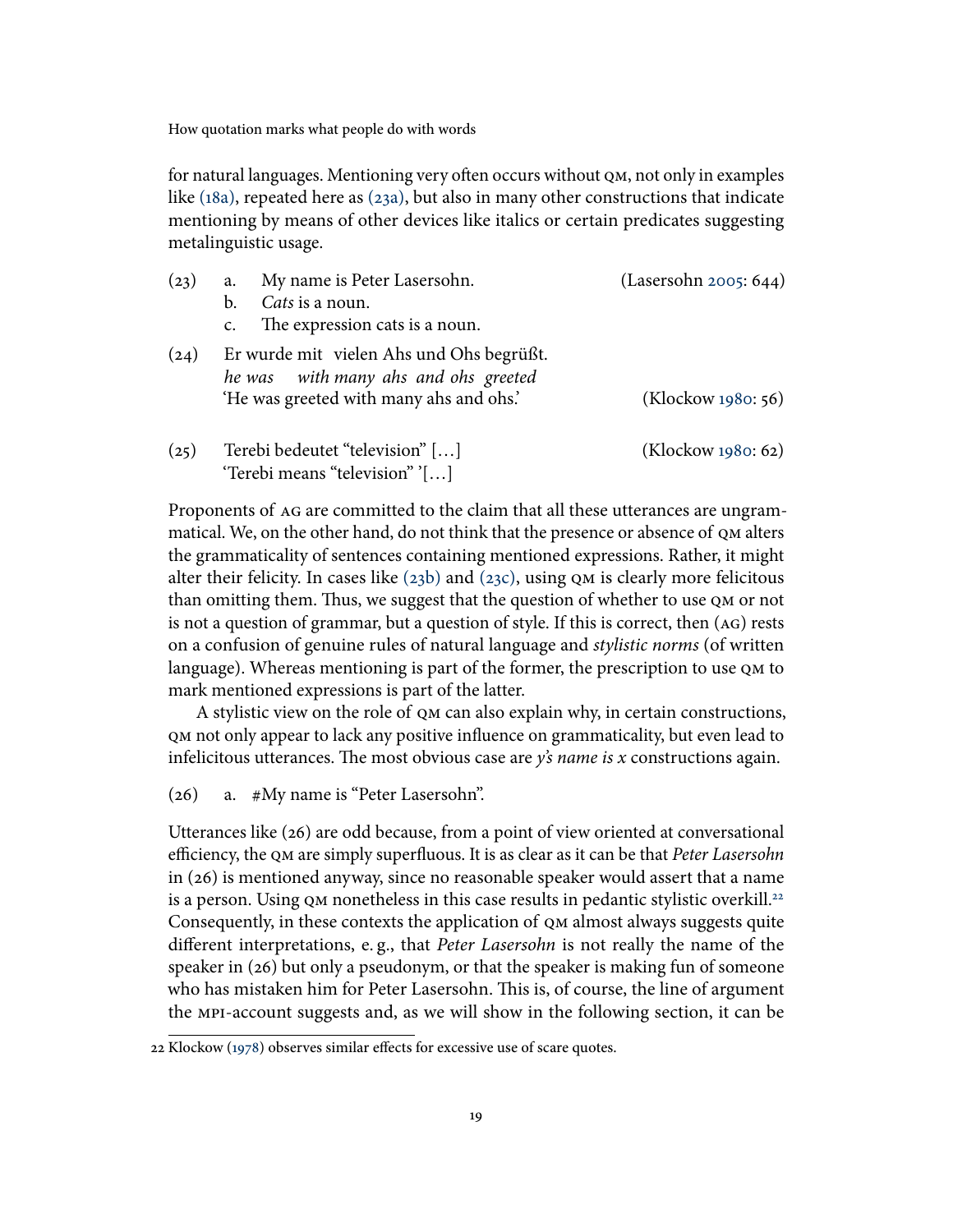supported by empirical data. But let us first clarify the predictions the argument from grammaticality and the argument from style make respectively.

The prediction of the argument from grammaticality should be something along the lines of the following hypothesis: The more obviously a rule of grammar applies, the less frequent its violations. Thus, we should find a considerable percentage of QM occurrences in contexts in which it is obvious that, for instance, a meta-linguistic reading is intended.

The argument from style, on the other hand, allows for a more liberal position: In case it is obvious that a marked interpretation is intended, the use of qm is not compulsory. Thus, we should find frequent occurrences of, for instance, mentioning without quotation marks. Given these interpretations of the arguments are correct, the predictions are sufficiently distinct to be tested empirically.

### <span id="page-19-1"></span>**3.3 Quotation marks in meta-linguistic context**

In order to bolster our claims we conducted a small corpus research. Of course, what we present cannot count as a full fledged empirical investigation of the interaction between mentioning and pure quotation, not to speak of all other kinds of quotation and their subtleties. However, it gives a good first impression of empirical evidence against the view that non-quoted but, nonetheless, mentioned expressions are ungrammatical.

Our corpus is taken from the Archiv der geschriebenen Sprache (called "W") of the  $cosmas$  II corpus hosted by the *Institut für deutsche Sprache*.<sup>[23](#page-19-0)</sup> W consists of a large collection of written German text, mostly taken from newspapers and literature. From this corpus, we chose the most recent volume (2008) of the supraregional newspaper Mannheimer Morgen. To extract our own corpus of mentioned expressions we searched for two key words that often indicate metalinguistic usage of the subsequent expression, namely the expressions *Wort* 'word' and *Begriff* 'expression'. These two words systematically give rise to meta-linguistic appositives like the following.

| (27) | а. | das Wort "Feindbild"              | (Mo8/JAN.03350) |
|------|----|-----------------------------------|-----------------|
|      |    | the word enemy-concept            |                 |
|      |    | Der Begriff "Online Communitys"   | (Mo8/JAN.o5664) |
|      |    | the expression online communities |                 |

For Wort, we got 1,553 hits, and for Begriff we got 525 hits. From this we extracted all the instances in which Wort and Begriff are used to refer to an expression. Out of the 1,553 occurrences of Wort, 271 are used with mentioned expressions (17.5%), while a

<span id="page-19-0"></span><sup>23</sup> After a simple registration, this corpus can be searched easily by a webbased interface. [http://www.](http://www.ids-mannheim.de/cosmas2/web-app/) [ids-mannheim.de/cosmas2/web-app/](http://www.ids-mannheim.de/cosmas2/web-app/)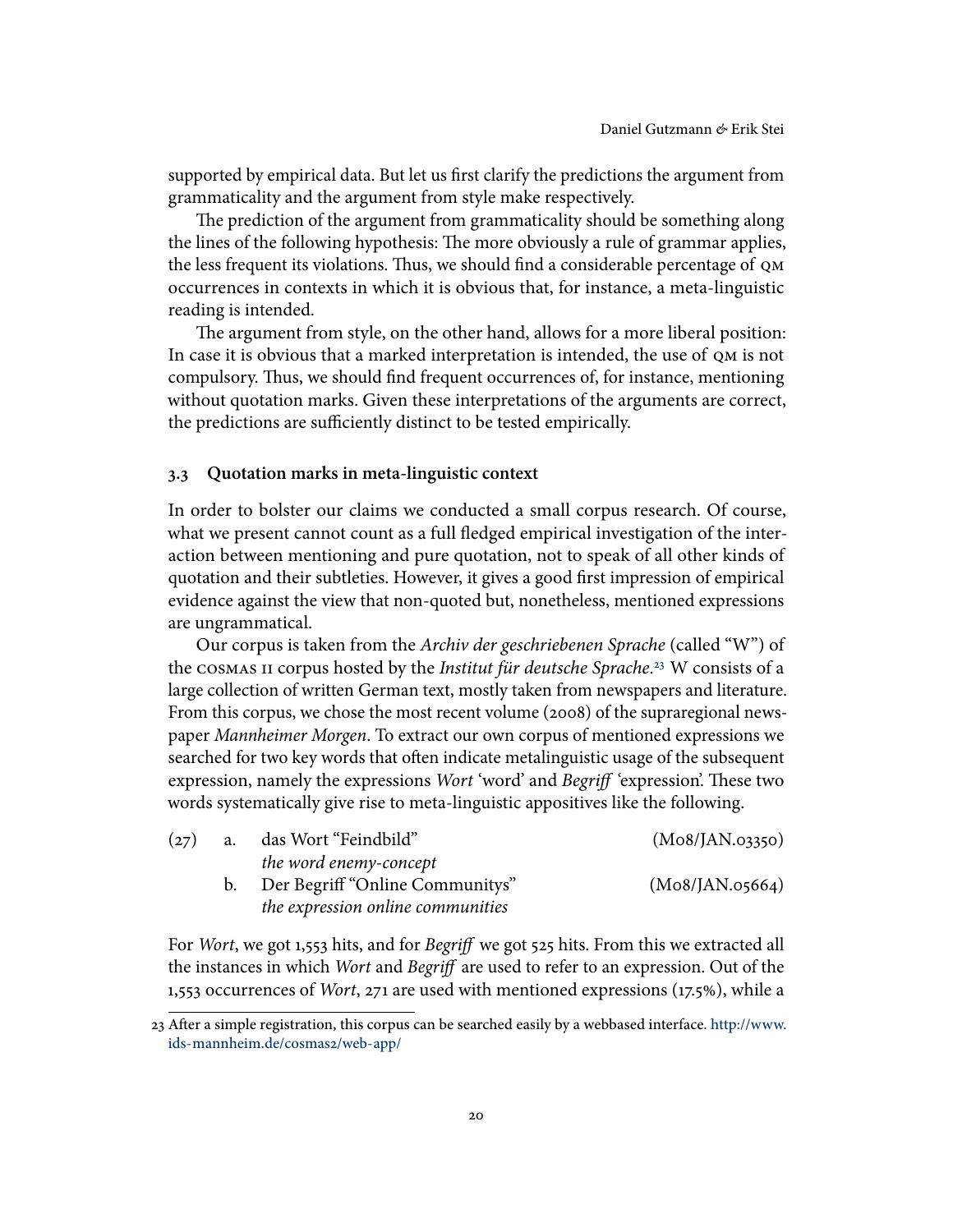|                            |       | Wort Begriff total |       |
|----------------------------|-------|--------------------|-------|
| occurrences                | 1,553 | -525               | 2,078 |
| metalinguistic appositives | 271   | 205                | 476   |

Table 1: Occurrences of Wort 'word' and Begriff 'expression'

total of 205 (39.0%) of all occurrences of *Begriff* induce metalinguistic contexts. This leaves us with a corpus of 476 metalinguistic appositives.

Out of the total of 476 metalinguistic appositives, 291 (61.1%) are marked with  $QM$ , while 185 (38.9%) are not. In detail, there are 170 mentioned expression after Wort that are marked with QM, and 121 after Begriff.

Table 2: QM in metalinguistic appositives after Wort 'word' and Begriff 'expression'

|                    |      | Wort Begriff total |     |
|--------------------|------|--------------------|-----|
| quotation marks    | 170  | 121                | 291 |
| no quotation marks | -121 | 84                 | 185 |



Figure 1: The use of QM in metalinguistic appositives after Wort 'word' and Begriff 'expression'

Although the number of mentioned expressions that are marked with quotation marks is significantly higher than an evenly random distribution would produce ( $\gamma^2$ =23.6;  $p <$  0.0001), the result is far from the number any genuine rule of grammar should yield.[24](#page-20-0) Taking into account that, due to metalinguistic appositives, the mentioning effect is quite obvious, this result becomes even more striking. A good candidate for a rule of grammar should certainly be followed in more than 61.1%, especially in obvious cases. Let us stipulate, that a genuine grammatical rule should be followed in

<span id="page-20-0"></span><sup>24</sup> All significances are calculated using the web based tool provided by Preacher [2001.](#page-24-11)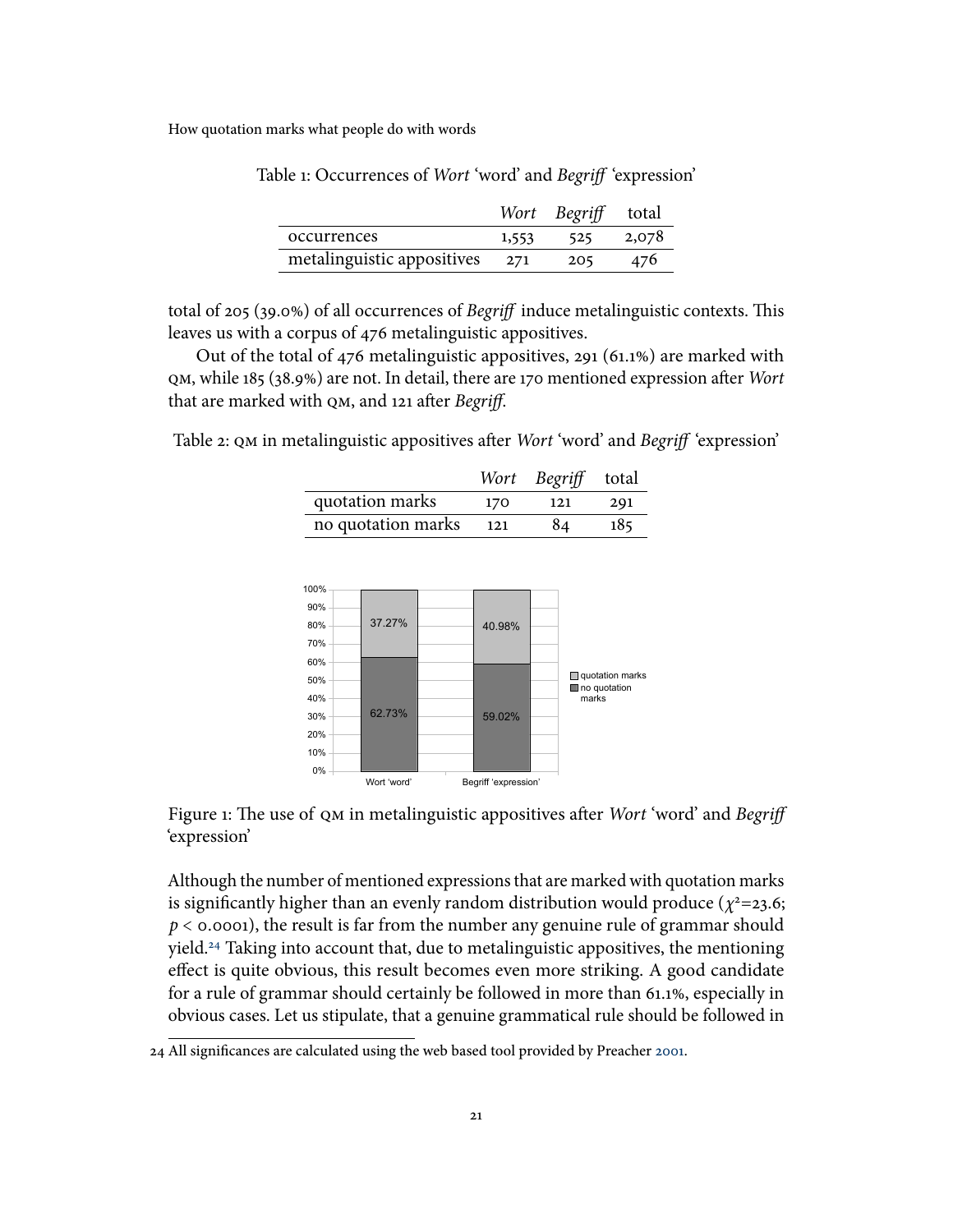about 90% of cases in which it is obvious that the rule applies. This is a fairly weak condition, as it still allows for every tenth instance to be incorrect. Then, it should be expected that about 428 of the 476 mentioned expressions are enclosed in  $QM$ . The attested number of 291 is significantly lower than this ( $\chi^2$ =434.9;  $p > 0.0001$ ). Even if we soften our requirement by lowering the threshold to  $75\%$  the attest rate is still significantly lower  $(\chi^2=48.8; p > 0.0001)$ .

To add some flesh to this theoretical argument, we did another corpus research. In contrast to the use of qm, which we argue is governed by mere stylistic norms, using commas to indicate subordinated sentences is a genuine rule of the grammar of written German. This should be reflected in a lower percentage of instances in which the rule is violated, especially in the obvious cases. To check this prediction, we consulted the 2008 volume of the Mannheimer Morgen again, searching for the complementizer dass 'that', which introduces subordinated verb-final clauses. Since dass is the most frequent complementizer in German, we took the first 1,000 hits. From this, we subtracted all instances in which *dass* is part of a complex complementizer like for instance, so dass 'such that'. This has been the case in 54 examples. We therefore end up with a total of 946 instances of subordinated sentences introduced by *dass*. Only in one of these examples, the comma indicating the subordination is missing. Even in this case, it is easy to see why it is missing:

(28) Wichtig ist laut Mittenbach – und das ist in allen Gemeinden des Rhein-Neckar- und des Rhein-Pfalz-Kreises so – **dass** die Bäume frei von Christbaumschmuck und Lametta sind. (M08/JAN.00722) According to Mittenbach it is important – and this is the case in all communities of the Rhein-Neckar- and Rhein-Pfalz region – that the trees are free from Christmas tree decoration and tinsel.

Between the main sentence and the subordinated one, there is an intervening parenthetical sentence marked by two dashes. These dashes may conflict with the comma that should introduce the subordinated clause following the parenthetical. However, even if there were no explanation available for this mistake, the ratio between examples in which the rule is followed and in which it is not, is extremely high  $(945:1 =$ 99.9%). This is in sharp contrast with the number we found in case of the use of  $QM$ in pure quotation (291:185 = 61.1%). If the use of  $\alpha$  were governed by a grammatical rule, we would expect results much closer to the one for the use of commas.

We conclude that this empirical data speaks against the assumption (AG b) according to which not using qm to mark mentioned expressions leads to ungrammaticality. It would be a very strong stipulation that all mentioned expressions not marked by means of  $\alpha$  (which is after all a percentage of 38.7 %) are ungrammatical. Even more so since the mentioning use of the examined expressions is clearly indicated. Our cor-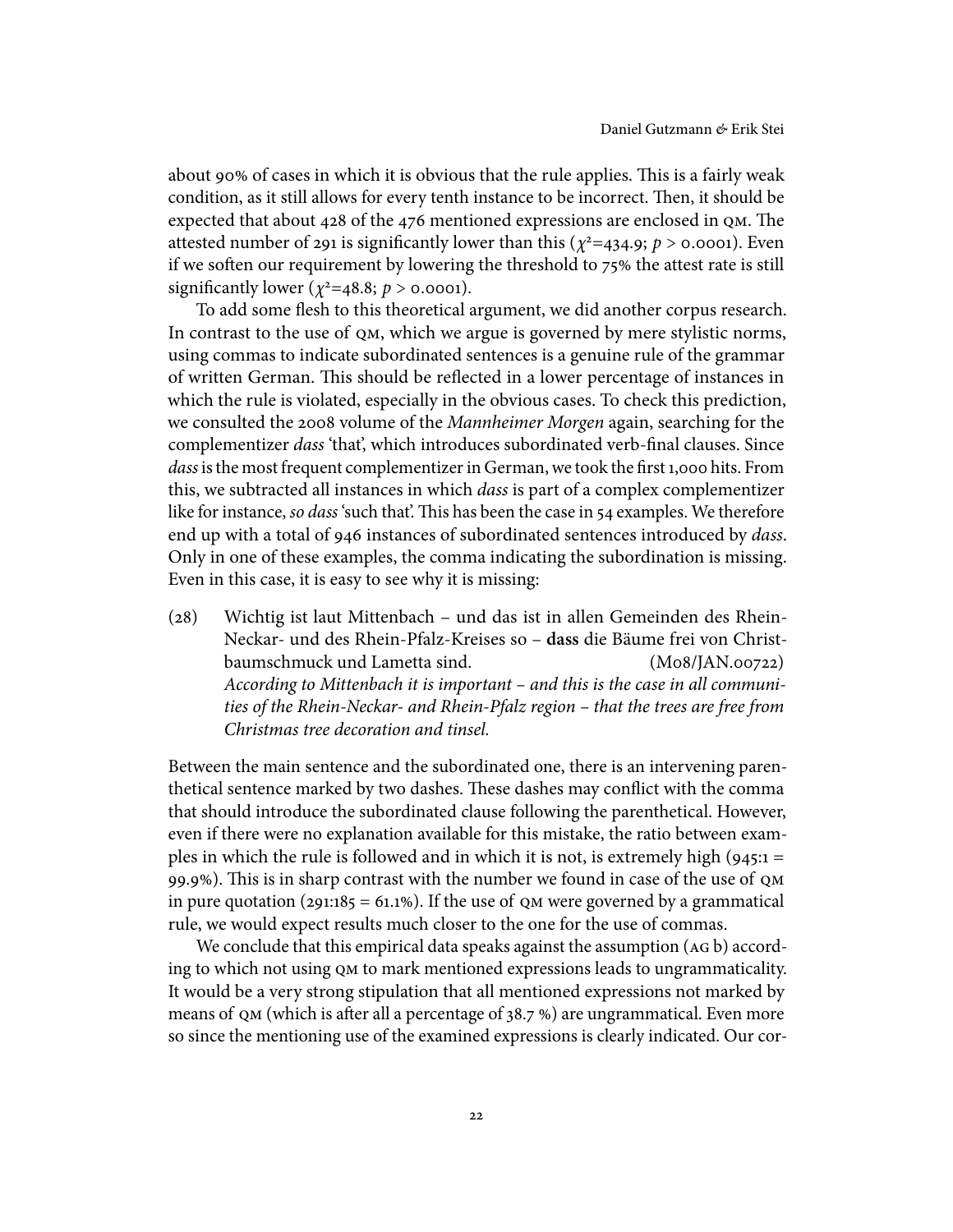pus is drawn from newspaper texts, a text form that is not only professionally edited but that is also often taken to be the most characteristic reflection of the standards and norms of written language (cf. Eisenberg [2007\)](#page-23-17).

The arguments of  $\S$  3 are mostly defensive. If they are correct, two important standard assumptions about quotation, namely (ATC b) and (AG b), are implausible not only from a conceptual but also, in case of the latter, from an empirical point of view.

### **4 Conclusion**

We hope to have shown that it is worth reconsidering the traditional approaches to the phenomenon of quotation. Taking up on the general diagnoses of pragmatically oriented theorists, we presented an alternative explanation of the effects of quotation marks in natural language. The only real work  $QM$  do, we argued, is to mark the expression they enclose and, thereby, indicate that the standard interpretation of the quotatum is pragmatically blocked. The derivation of the point of quotation then proceeds by means of general pragmatic processes like conversational implicature.

This view allows us to include all varieties of quotation mark usage found in natural language without being forced to postulate misuse or ambiguity. We then tackled the two most serious worries about our proposals, namely the argument from truth-conditions and the argument from grammaticality. The strategy we applied in resisting these worries is to disentangle general phenomena of natural language, e. g., mentioning or context-shifts, from the completely independent phenomenon of quotation. This is, to some extent, an inference to the best explanation, which, as we showed in § [3.3,](#page-19-1) is supported by empirical evidence. So, given that our arguments and our responses to the criticisms raised against them are correct, focussing on the pragmatic mechanisms is the most promising route to take in analyzing quotation.

#### **References**

- <span id="page-22-1"></span>Abbott, Barbara (2005): "Some Notes on Quotation". In: De Brabanter, Philippe, ed.: Hybrid Quotations. Amsterdam: John Benjamins, 13–26.
- <span id="page-22-2"></span>Bezuidenhout, Anne (2004): "Procedural meaning and the semantics/pragmatics interface". In: Bianchi, Claudia, ed.: The Semantics/Pragmatics Distinction. Stanford, CA: CSLI, 101-131.
- <span id="page-22-3"></span>Brendel, Elke & Jörg Meibauer & Markus Steinbach, ed. (2011): Understanding Quotation. Linguistic and Philosophical Analyses. Berlin/New York: de Gruyter Mouton.
- <span id="page-22-0"></span>Cappelen, Herman & Ernest Lepore (1997): "Varieties of quotation". Mind & Language 106.423, 429–450. DOI: [10.1093/mind/106.423.429.](http://dx.doi.org/10.1093/mind/106.423.429)
- <span id="page-22-4"></span>Clark, Herbert H. & Richard J. Gerrig (1990): "Quotations as demonstrations". Language 66.4, 764–805. url: [http://www.jstor.org/stable/414729.](http://www.jstor.org/stable/414729)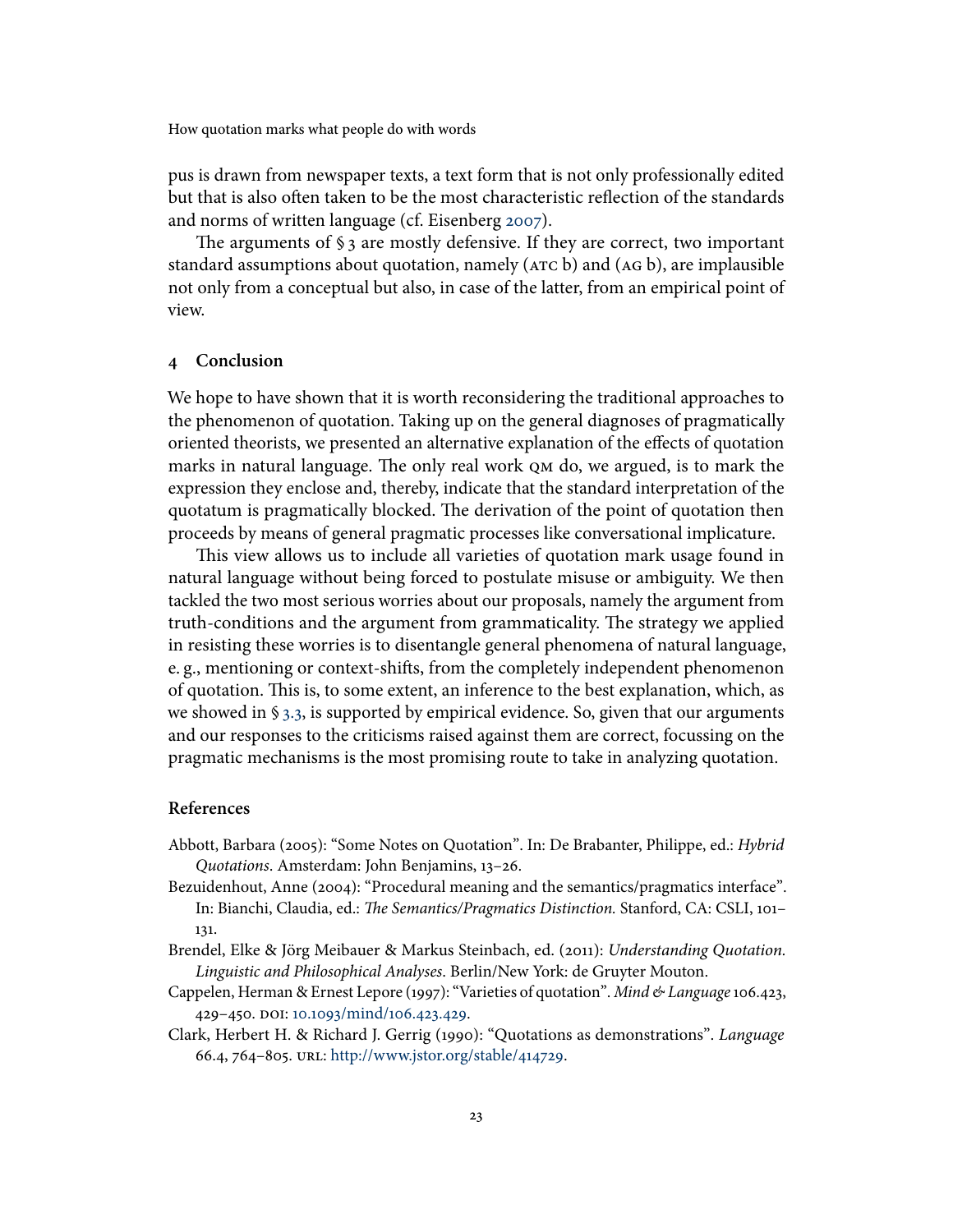- <span id="page-23-2"></span>Davidson, Donald (1984): "Quotation". In: Inquiries into Truth and Interpretation. Oxford: Oxford University Press, 79–92.
- <span id="page-23-8"></span>De Brabanter, Philippe, ed. (2005): Hybrid Quotations. Amsterdam: John Benjamins.
- <span id="page-23-17"></span>Eisenberg, Peter (2007): "Sprachliches Wissen im Wörterbuch der Zweifelsfälle. Über die Rekonstruktion einer Gebrauchsnorm". Aptum. Zeitschrift für Sprachkritik und Sprachkultur 3, 209–228.
- <span id="page-23-0"></span>Frege, Gottlob (1892): "Über Sinn und Bedeutung". Zeitschrift für Philosophie und philosophische Kritik 100, 25–50.
- <span id="page-23-3"></span>García Carpintero, Manuel (2004): "The deferred ostention theory of quotation". Noûs 38.4, 674–629. doi: [10.1111/j.0029-4624.2004.00488.x.](http://dx.doi.org/10.1111/j.0029-4624.2004.00488.x)
- <span id="page-23-12"></span>Geurts, Bart & Emar Maier (2005): "Quotation in context". In: De Brabanter, Philippe, ed.: Hybrid Quotations. Amsterdam: John Benjamins, 109–128.
- <span id="page-23-1"></span>Gómez-Torrente, Mario (1998): "Quotation revisited". Philosophical Studies 102.2, 123–153. DOI: [10.1023/A:1004664020280.](http://dx.doi.org/10.1023/A:1004664020280)
- <span id="page-23-5"></span>Grice, Paul (1989a): "Further Notes on Logic and Conversation". In: Studies in the Way of Words. Harvard, MA: Harvard University Press, 41–57.
- <span id="page-23-11"></span>Grice, Paul (1989b): "Logic and conversation". In: Studies in the Way of Words. Harvard, MA: Harvard University Press, 22–40.
- <span id="page-23-13"></span>Gutzmann, Daniel (2007): "Zitate und die Semantik/Pragmatik-Schnittstelle". In: Brendel, Elke & Jörg Meibauer & Markus Steinbach, ed.: Zitat und Bedeutung. Hamburg: Buske, 111–133.
- <span id="page-23-9"></span>Gutzmann, Daniel & Erik Stei (2011): "Quotation marks and kinds of meaning. Arguments in favor of a pragmatic account". In: Brendel, Elke & Jörg Meibauer & Markus Steinbach, ed.: Understanding Quotation. Linguistic and Philosophical Analyses. Berlin/New York: de Gruyter Mouton, 161–193.
- <span id="page-23-10"></span>Horn, Laurence (1984): "Toward a new taxonomy for pragmatic inferencing. Q-based and R-based implicature". In: Schiffrin, Deborah, ed.: Meaning, Form, and Use in Context. Linguistic Applications. Washington, DC: Georgetown University Press, 11–42.
- <span id="page-23-6"></span>Horn, Laurence (2005): "Implicature". In: Horn, Laurence & Gergory Ward, ed.: Handbook of Pragmatics. Oxford: Blackwell, 3–28.
- <span id="page-23-14"></span>Johnson, Michael (2011): "The punctuation theory of quotation". In: Brendel, Elke & Jörg Meibauer & Markus Steinbach, ed.: Understanding Quotation. Linguistic and Philosophical Analyses. Berlin/New York: de Gruyter Mouton, 209–230.
- <span id="page-23-7"></span>Kasimir, Elke (2008): "Prosodic correlates of subclausal quotation marks". ZAS Papers in Linguistics 49, 67-77. URL: http://www.zas.gwz-berlin.de/fileadmin/material/ZASPiL\_ [Volltexte/zp49/zaspil49-kasimir.pdf.](http://www.zas.gwz-berlin.de/fileadmin/material/ZASPiL_Volltexte/zp49/zaspil49-kasimir.pdf)
- <span id="page-23-16"></span>Klockow, Reinhard (1978): "Anführungszeichen, Norm und Abweichung". Linguistische Berichte 57, 14–24.
- <span id="page-23-4"></span>Klockow, Reinhard (1980): Linguistik der Gänsefüßchen. Frankfurt am Main: Haag und Herchen.
- <span id="page-23-15"></span>Lasersohn, Peter (2005): "Context dependence, disagreement, and predicates of personal taste". Linguistics and Philosophy 28.6, 643-686. DOI: [10.1007/s10988-005-0596-x.](http://dx.doi.org/10.1007/s10988-005-0596-x)